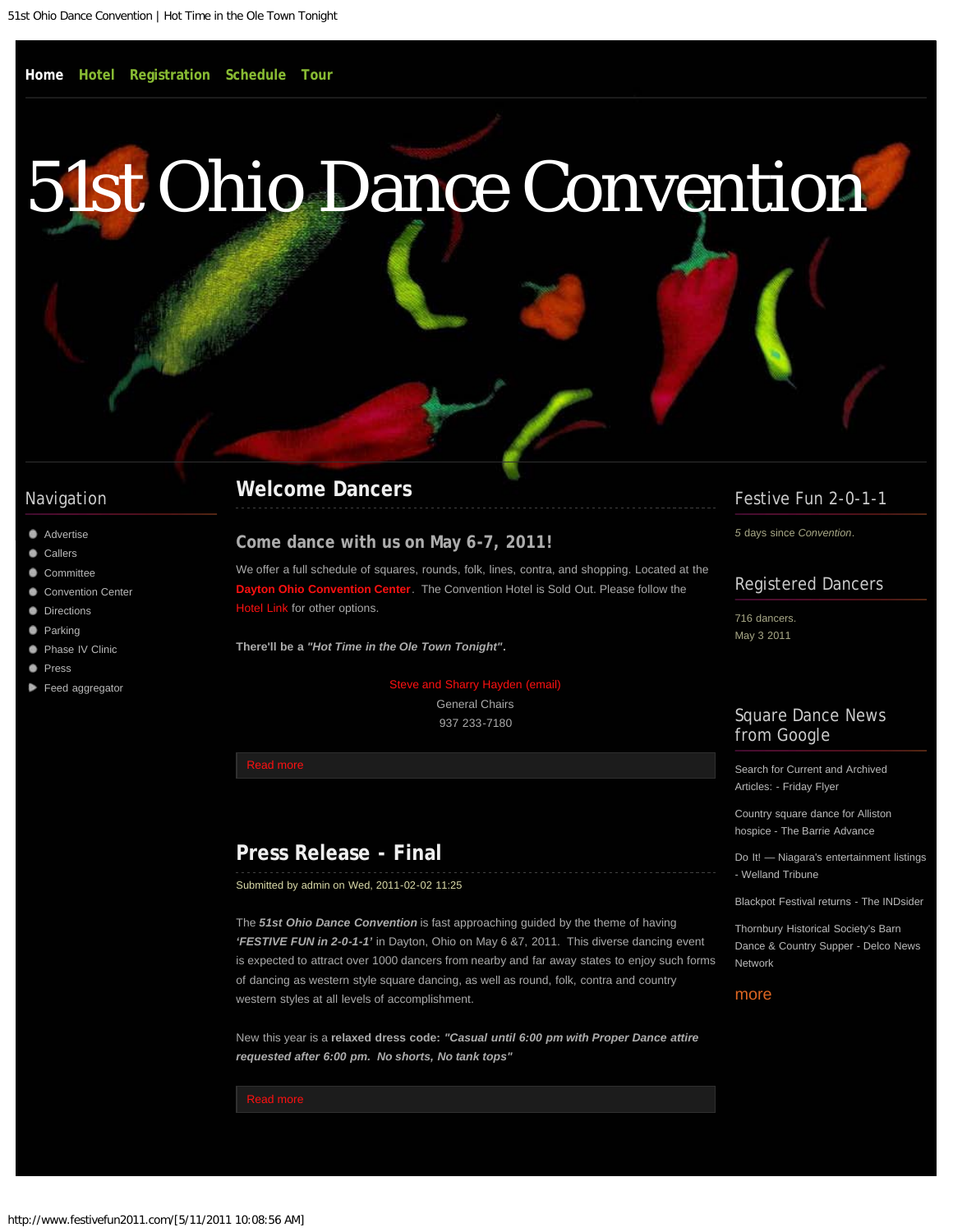51st Ohio Dance Convention | Hot Time in the Ole Town Tonight

 $\mathbb{R}$ 

Festive Fun 2-0-1-1<br>Dayton, Ohio - May 6-7, 2011 **Dayton, Ohio - May 6-7, 2011**  [Login](#page-28-0)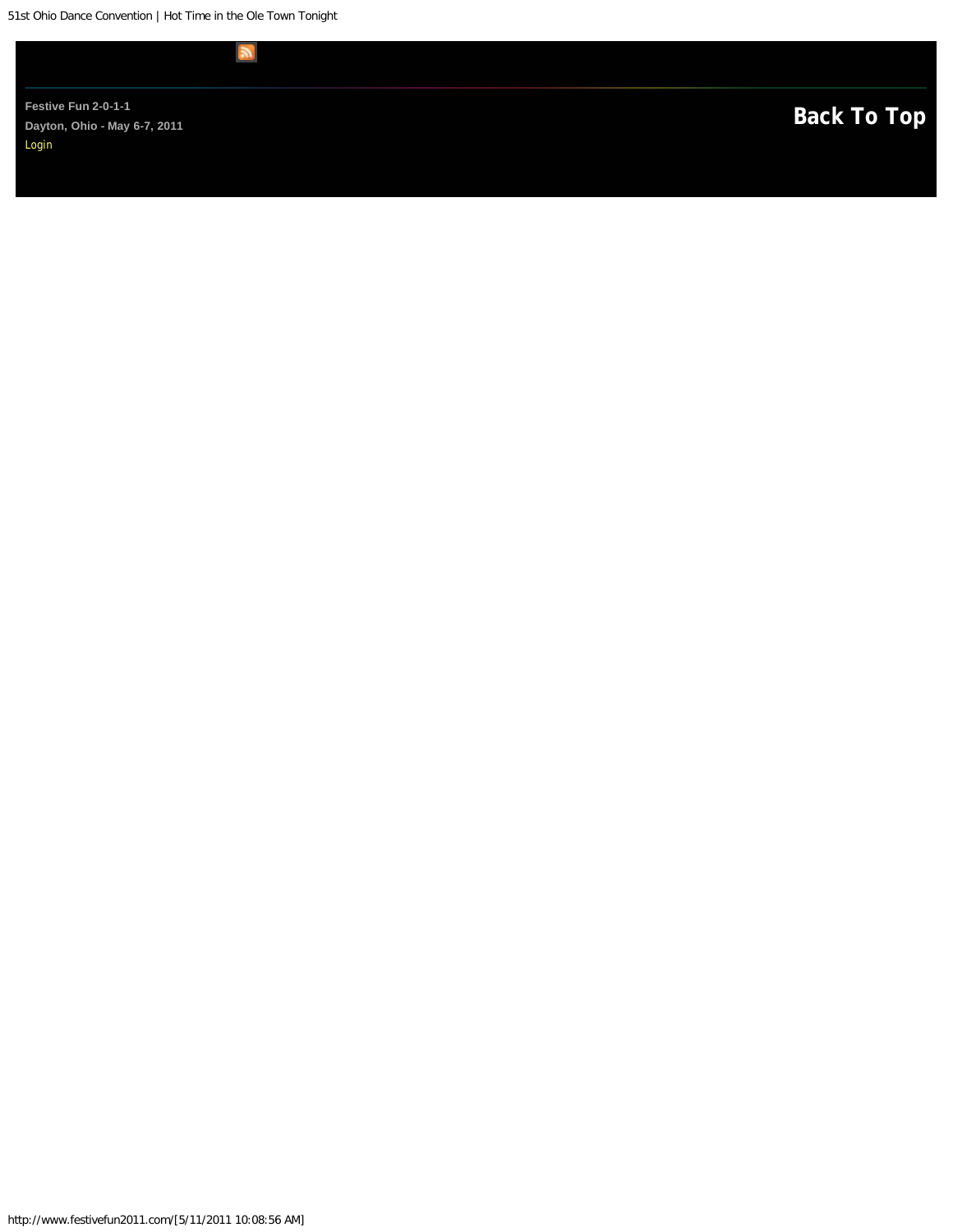#### <span id="page-2-1"></span><span id="page-2-0"></span>[Home](#page-0-0)

### Navigation

- **[Advertise](#page-8-0)**
- **[Callers](#page-10-0)**
- [Committee](#page-12-0)
- [Convention Center](#page-14-0)
- **[Directions](#page-16-0)**
- **[Parking](#page-18-0)**
- **[Phase IV Clinic](#page-19-0)**
- **[Press](#page-21-0)**
- [Feed aggregator](#page-23-0)

# Crowne Plaza Hotel

#### **Convention Hotel Rooms are almost Gone!**

#### **[Link to other hotels in Dayton](http://www.daytoncvb.com/where-to-stay/)**

33 East Fifth Street Dayton, OH 45402 [Google map](http://maps.google.com/maps?q=33+East+Fifth+Street+Dayton,+OH+45402&oe=utf-8&um=1&ie=UTF-8&hq=&hnear=33+E+5th+St,+Dayton,+OH+45402&gl=us&daddr=33%20E%205th%20St,%20Dayton,%20OH%2045402&ei=5YxITc6aKYXfgQeq66SwBg&sa=X&oi=geocode_result&ct=directions-to&resnum=1&ved=0CBUQwwUwAA) Call Rhonda Webster 937 229-9835 to check for available rooms. \$104 per night

Hotel Front Desk: 937-224-0800 Hotel Fax: 937-224-1231



[Home](#page-0-0)

Festive Fun 2-0-1-1<br>Davton, Objo - May 6-7, 2011 **Dayton, Ohio - May 6-7, 2011**  [Login](#page-28-0)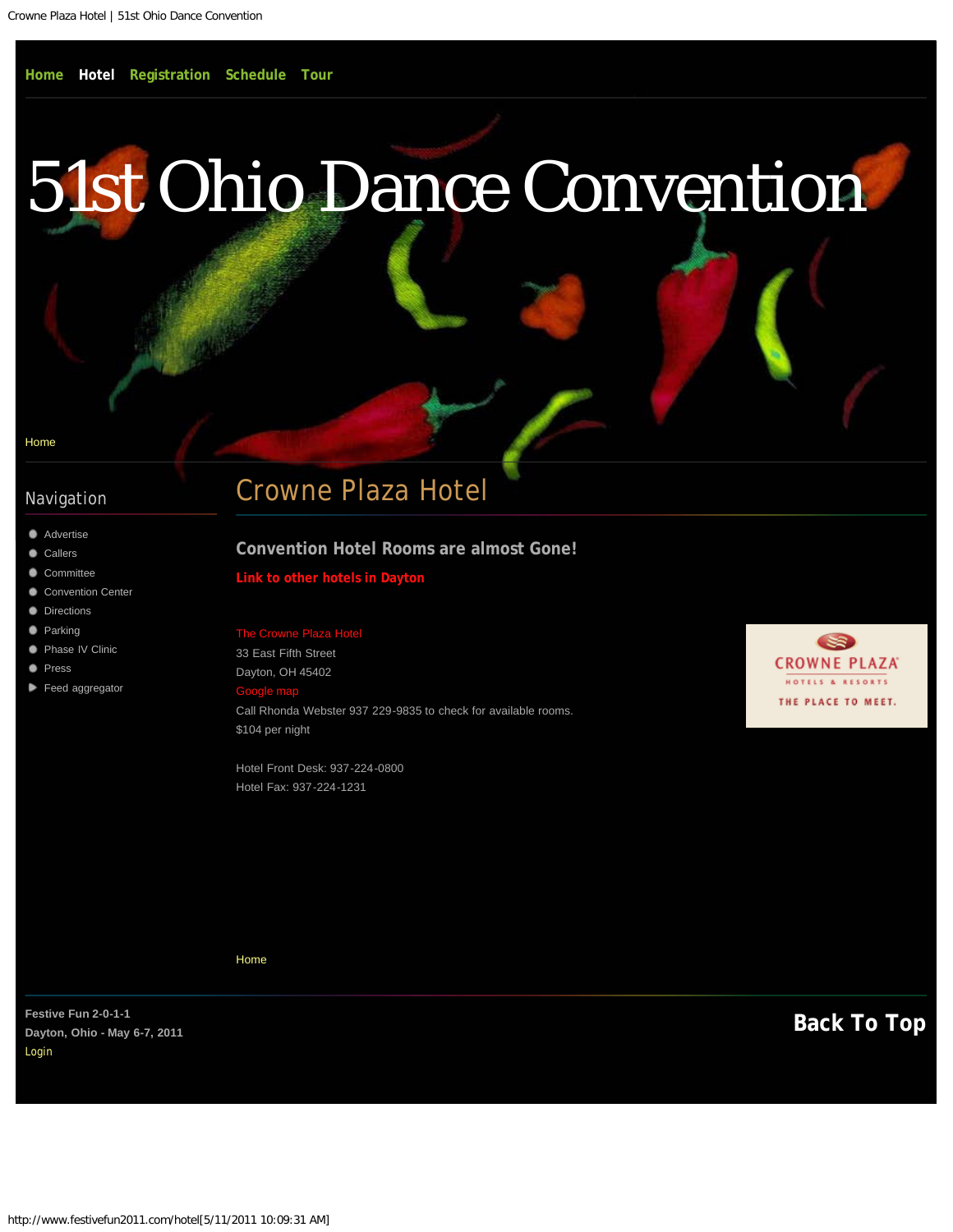<span id="page-3-0"></span>[Home](#page-0-0)

## Navigation

- **[Advertise](#page-8-0)**
- **[Callers](#page-10-0)**
- [Committee](#page-12-0)
- [Convention Center](#page-14-0)
- **[Directions](#page-16-0)**
- **[Parking](#page-18-0)**
- **[Phase IV Clinic](#page-19-0)**
- **[Press](#page-21-0)**
- [Feed aggregator](#page-23-0)

# Registration

You may fill out the [Registration Form \(PDF\)](http://www.festivefun2011.com/sites/all/files/registration/2011-registration-form.pdf) on your computer, print two copies, one for your records and one to mail it along with a check or money order (payable to: **51st Ohio Dance Convention**) to:

> **Registration Chair** Sue Hayes (en 1767 Brandonhall Drive Miamisburg, OH 45342

> > 937 859-6217

#### **[Directions & Google map](#page-16-0)**

**Registration Fees (per person) - Adults**

Friday & Saturday

 before April 1, 2011 Adult - \$30.00 each 18 Years & under - \$15.00 each after April 1, 2011 Adult - \$35.00 each 18 Years & under - \$20.00 each

| <b>Friday Only</b>               | $-$ \$20.00 each |
|----------------------------------|------------------|
| <b>Saturday Only</b>             | - \$25.00 each   |
| Non-Dancing Guest - \$ 5.00 each |                  |

Guided 3 hour Walking Tour of Dayton's Historic "Oregon District" - \$ 15.00 each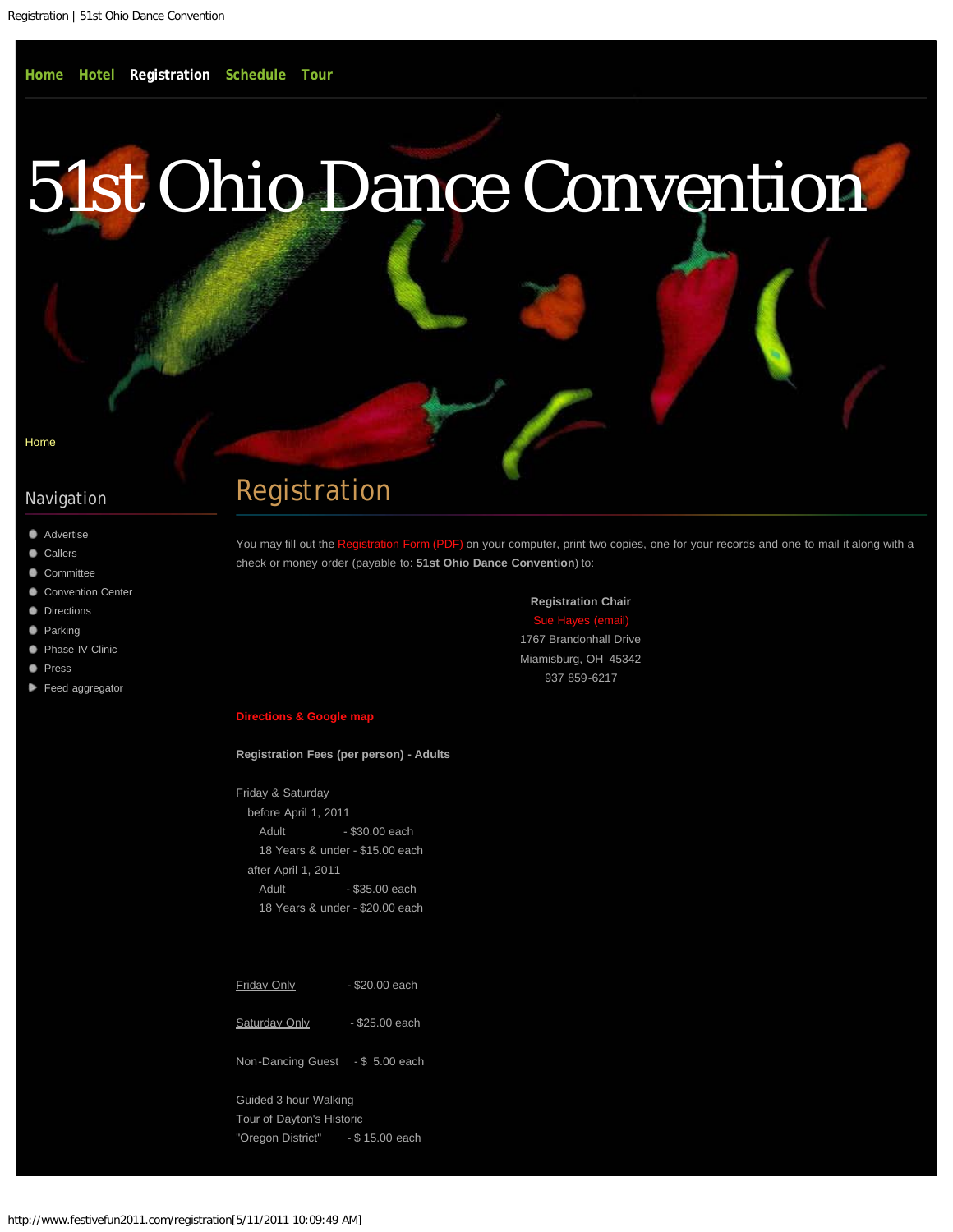<span id="page-4-0"></span>[Home](#page-0-0)

Festive Fun 2-0-1-1<br>
Dayton, Ohio - May 6-7, 2011 **Dayton, Ohio - May 6-7, 2011**  [Login](#page-28-0)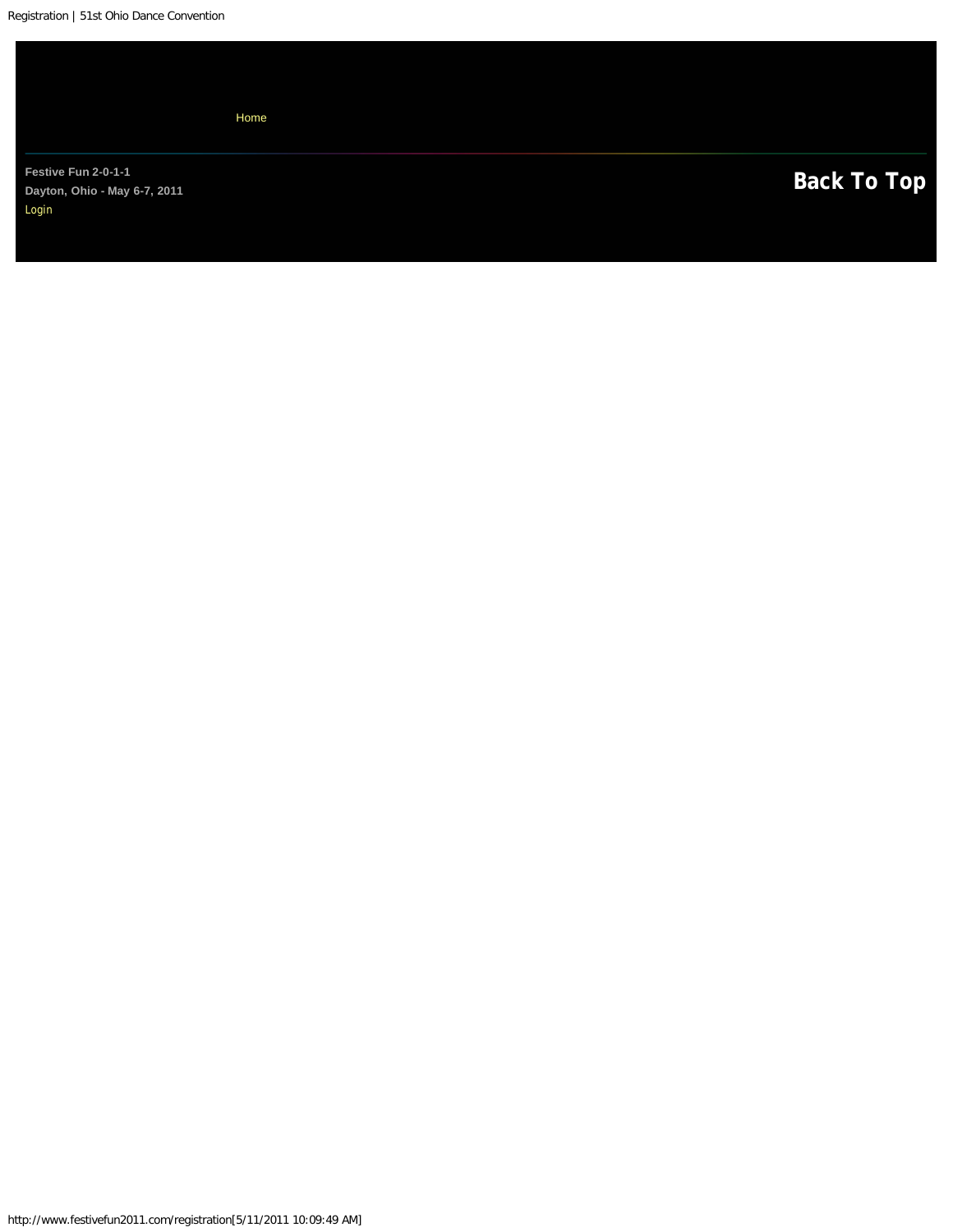#### <span id="page-5-0"></span>[Home](#page-0-0)

## Navigation

- **[Advertise](#page-8-0)**
- **[Callers](#page-10-0)**
- [Committee](#page-12-0)
- [Convention Center](#page-14-0)
- **[Directions](#page-16-0)**
- **[Parking](#page-18-0)**
- **[Phase IV Clinic](#page-19-0)**
- **[Press](#page-21-0)**
- [Feed aggregator](#page-23-0)

# Schedule

| Festive Fun in 2-0-1-1 |  |  |
|------------------------|--|--|
|                        |  |  |
|                        |  |  |

**[Google Calendar Link](https://www.google.com/calendar/embed?src=dqulunfv65h7ve9kmcp38ll9cg%40group.calendar.google.com&ctz=America/New_York%20)**

| When    | What                         | Where                           |
|---------|------------------------------|---------------------------------|
| 7:00 PM | <b>Trail End Dance (PDF)</b> | <b>Michael Solomon Pavilion</b> |

## **Friday, May 6, 2011**

| When               | What                                | Where                                        |
|--------------------|-------------------------------------|----------------------------------------------|
| 9:00 AM - 4:00 PM  | Round Dance Clinic/Workshop         | <b>Michael Solomon Pavilion</b>              |
| Noon - 1:00 PM     | Demo - Dance Attire Please          | Dayton's Court House Square - 2 blocks North |
| Noon - 3:00 PM     | <b>Oregon District Tour</b>         | Main Lobby                                   |
| Noon - 5:00 PM     | Sewing Room                         | Rooms 202 & 203                              |
| Noon - 9:00 PM     | Registration                        | Main Lobby                                   |
| Noon - 10:00 PM    | <b>Fund Raising</b>                 | Main Lobby                                   |
| 2:00 PM - 5:00 PM  | Dancing - Street attire             | Ask in Main Lobby                            |
| 2:00 PM            | Shops Open                          | Plus Hall - Room 102                         |
| 6:30 PM - 11:00 PM | <b>City Folk Contra Dance (PDF)</b> | <b>Michael Solomon Pavilion</b>              |
| 7:00 PM            | <b>Welcome Ceremony</b>             | Plus Hall - Room 102                         |
| 7:00 PM - 10:30PM  | Dancing                             | All halls open                               |
| 9:00 PM            | Split-the-Pot Drawing               | Fund Raising Booth - Main Lobby              |
| 10:30 PM - 1:00 AM | Dayton's After Party                | Crown Plaza Hotel - Mezzanine ballroom       |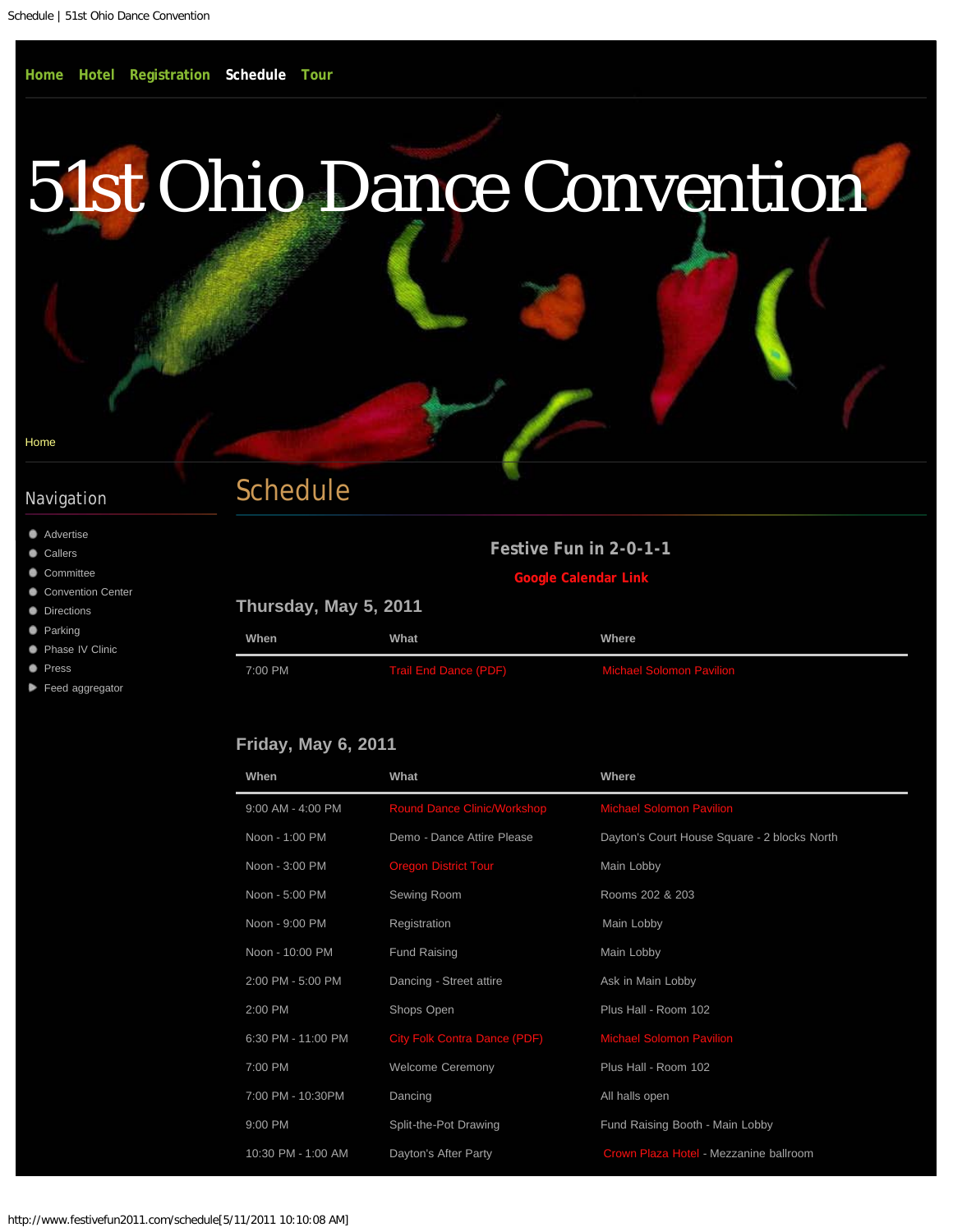# <span id="page-6-0"></span>**Saturday, May 7, 2011**

| When               | What                                 | Where                                  |
|--------------------|--------------------------------------|----------------------------------------|
| 9:00 AM - 5:00 PM  | Sewing Room                          | Rooms 202 & 203                        |
| 9:00 AM - 6:00 PM  | Registration                         | Main Lobby                             |
| 9:00 AM - 5:00 PM  | <b>Fund Raising</b>                  | Main Lobby                             |
| 9:00 AM - 10:30 PM | Shops Open                           | Plus Hall - Room 102                   |
| 10:00 AM           | Showcase of Idea Judging             | 3rd Floor Lobby                        |
| 10:00 - 11:00 AM   | Mini Legacy<br>"Come - Look & Learn" | Meeting Room - Room 206                |
| 10:00 - 11:00 AM   | Showcase of Rounds                   | Phase IV / V Hall - Room 103           |
| 10:00 AM - Noon    | Workshops                            | <b>Several Halls</b>                   |
| 11:00 AM - Noon    | Sewing Demo                          | Rooms 202 & 203                        |
| Noon - 3:00 PM     | State Corp Luncheon & Meeting        | Rooms 310 & 311                        |
| Noon - 5:00 PM     | Dancing                              | All Halls Open                         |
| 1:00 PM - 2:00 PM  | Contra                               | Rooms 307 & 308                        |
| 2:00 PM            | Split-the-Pot Drawing                | Fund Raising Booth - Main Lobby        |
| 2:00 PM - 4:00 PM  | Folk Dance Workshop                  | Rooms 307 & 308                        |
| 4:00 PM            | Sewing Raffel                        | Rooms 202 & 203                        |
| 4:00 - 5:00 PM     | Contra                               | Rooms 307 & 308                        |
| 4:50 - 5:00 PM     | Happy Squares Demo                   | Plus hall - Room 102                   |
| 5:15 PM - 6:00 PM  | <b>Fashion Show</b>                  | Plus hall - Room 102                   |
| 7:00 PM - 8:00 PM  | <b>Opening Ceremonies</b>            | Plus hall - Room 102                   |
| 8:00 PM - 9:00 PM  | <b>Folk Dancing</b>                  | Rooms 307 & 308                        |
| 8:00 PM - 10:00 PM | <b>Fund Raising</b>                  | Main Lobby                             |
| 8:00 PM - 10:30 PM | Dancing                              | All Halls Open                         |
| 9:00 PM            | Split-the-Pot Drawing                | Fund Raising Booth - Main Lobby        |
| 9:00 - 10:00 PM    | Contra                               | Rooms 307 & 308                        |
| 10:30 PM - 1:00 AM | <b>Akron's After Party</b>           | Crown Plaza Hotel - Mezzanine ballroom |

[Home](#page-0-0)

Festive Fun 2-0-1-1<br>Davton, Ohio - May 6-7, 2011 **Dayton, Ohio - May 6-7, 2011**  [Login](#page-28-0)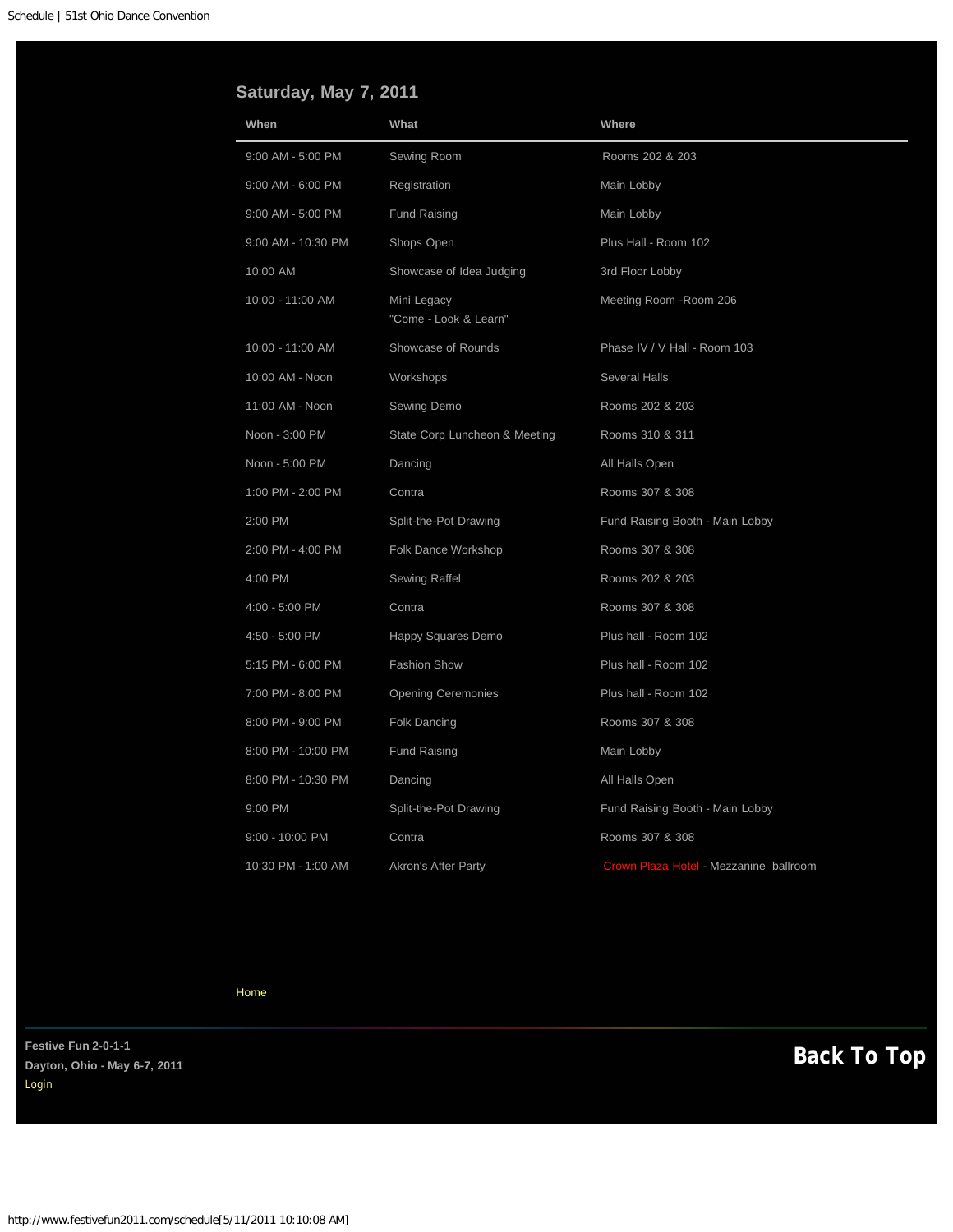# <span id="page-7-1"></span><span id="page-7-0"></span>[51st Ohio Dance Convention](#page-0-0)

[Home](#page-0-0)

## Navigation

- **[Advertise](#page-8-0)**
- **[Callers](#page-10-0)**
- [Committee](#page-12-0)
- [Convention Center](#page-14-0)
- **[Directions](#page-16-0)**
- **[Parking](#page-18-0)**
- [Phase IV Clinic](#page-19-0)
- **[Press](#page-21-0)**
- [Feed aggregator](#page-23-0)

# Historic Oregon District Walking Tour



Before the bustle of the convention, enjoy a leisurely walk and lunch (*at own expense*) in Dayton's most interesting neighborhood. Just a stone's throw from the Convention Center, a local historian will guide you through the **Oregon District's** history and streets. Born in the 1800's on the banks of the **Miami & Erie Canal**, the District has seen its fortunes rise and fall and rise again.

Walk the brick streets to view lovely restored homes nestled side by side with new construction that seems indistinguishable from the old. **Hitching posts** line the streets. Stroll the art galleries and eclectic shops that border the residential area. The **Oregon District** is also a destination for great dining, with a wide variety of restaurants at its center.

The **Oregon District Historic Walking Tour** starts at 12 noon on Friday May 6, 2011 at the Convention Center, takes three hours, including a stop for lunch, and costs \$15. Discover this unique neighborhood through the eyes of long time residents who treasure it as one of Dayton's gems.



[Home](#page-0-0)

**[Back To Top](#page-7-1) Festive Fun 2-0-1-1 Dayton, Ohio - May 6-7, 2011**  [Login](#page-28-0)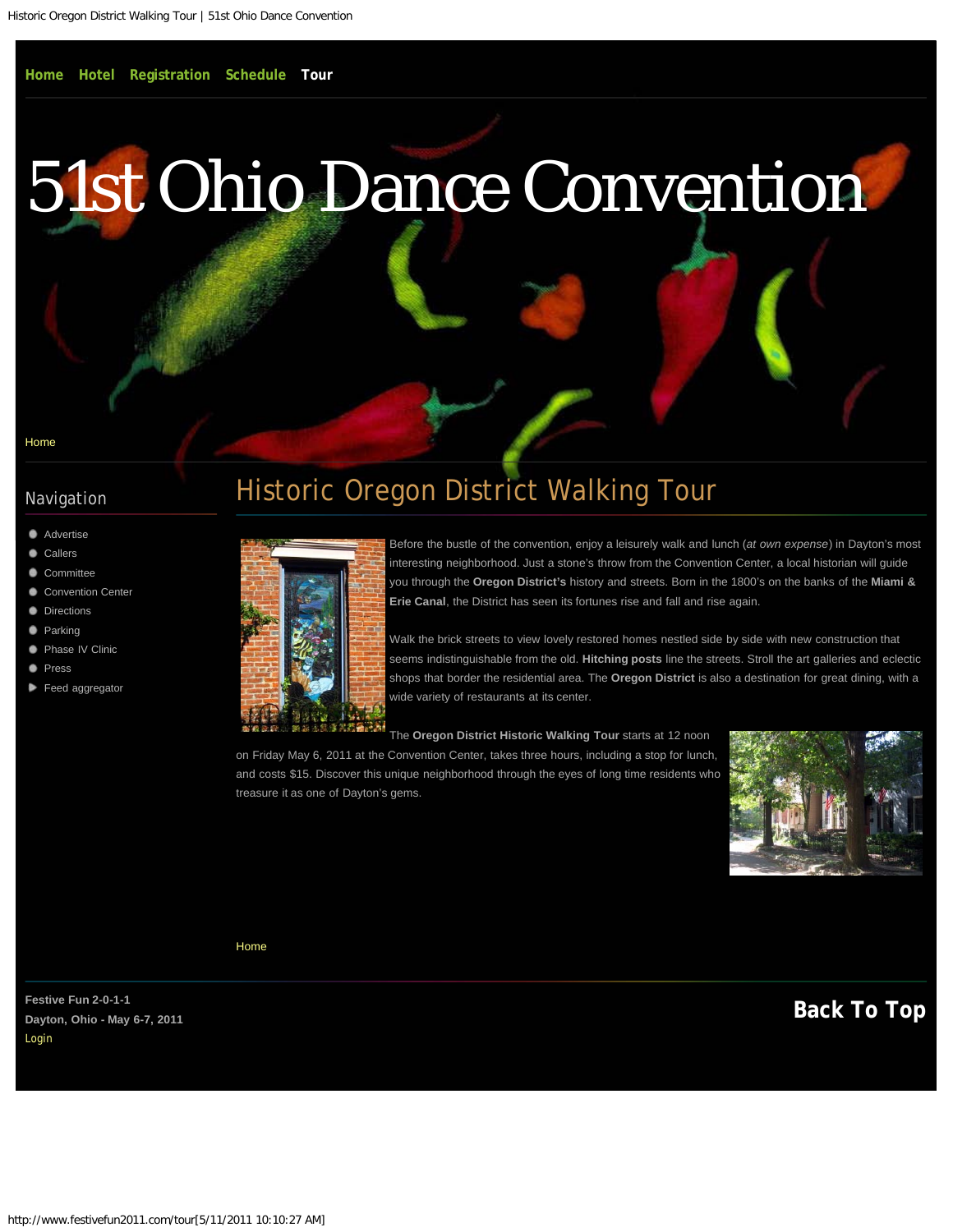# <span id="page-8-0"></span>[51st Ohio Dance Convention](#page-0-0)

[Home](#page-0-0)

## Navigation

- **[Advertise](#page-8-0)**
- [Callers](#page-10-0)
- [Committee](#page-12-0)
- [Convention Center](#page-14-0)
- **[Directions](#page-16-0)**
- **[Parking](#page-18-0)**
- [Phase IV Clinic](#page-19-0)
- **[Press](#page-21-0)**
- [Feed aggregator](#page-23-0)

# Advertise Your Business!

### **Advertise Your Business at the Ohio Dance Convention!**

Your ad in the Convention Program Book ensures that over a thousand dancers and dance leaders will see your message numerous times during the 51th Ohio Dance Convention on May 5th and 6th 2011 at the Dayton Convention Center.

The Program Book fits conveniently in the pocket or purse of every dancer. Dancers refer to it constantly to find out what events are on tap. After the convention, dancers use the Book through the year to find contact information on dance leaders for their local events.

**You can reach this audience with a full page, half page, or one-third page ad:**

- A full page ad is 3.5" by 6.25" and costs \$75.00
- A half page ad is 3.5" by 3" and costs \$37.50
- A one-third page ad is 3.5" by 2" (standard business card size) and costs \$25.00

**The front and back inside covers and the outside back cover are available:**

The inside front or back cover costs \$100.00 (full page ad only)

The outside back cover costs \$125.00 (full page ad only)

Covers are sold on a first come, first served basis. If the cover you want is sold, we will contact you about alternate placement of your ad.

## **Please place your order by 7 April 2011!**

The Program Book will be printed in black and white. You can provide properly proportioned "camera ready" copy which we will reduce or enlarge to fit. If you provide draft copy (text, graphics, draft layout), we will compose your ad to fit in the space you purchase at no additional charge. We will email you a proof of your ad by 31 March 2011. If you have any questions, please call or email.

**Please download and fill out this [form \(PDF\)](http://www.festivefun2011.com/sites/default/files/pdf/ad-order-form-2011.pdf) and mail it along with your copy to the address below.**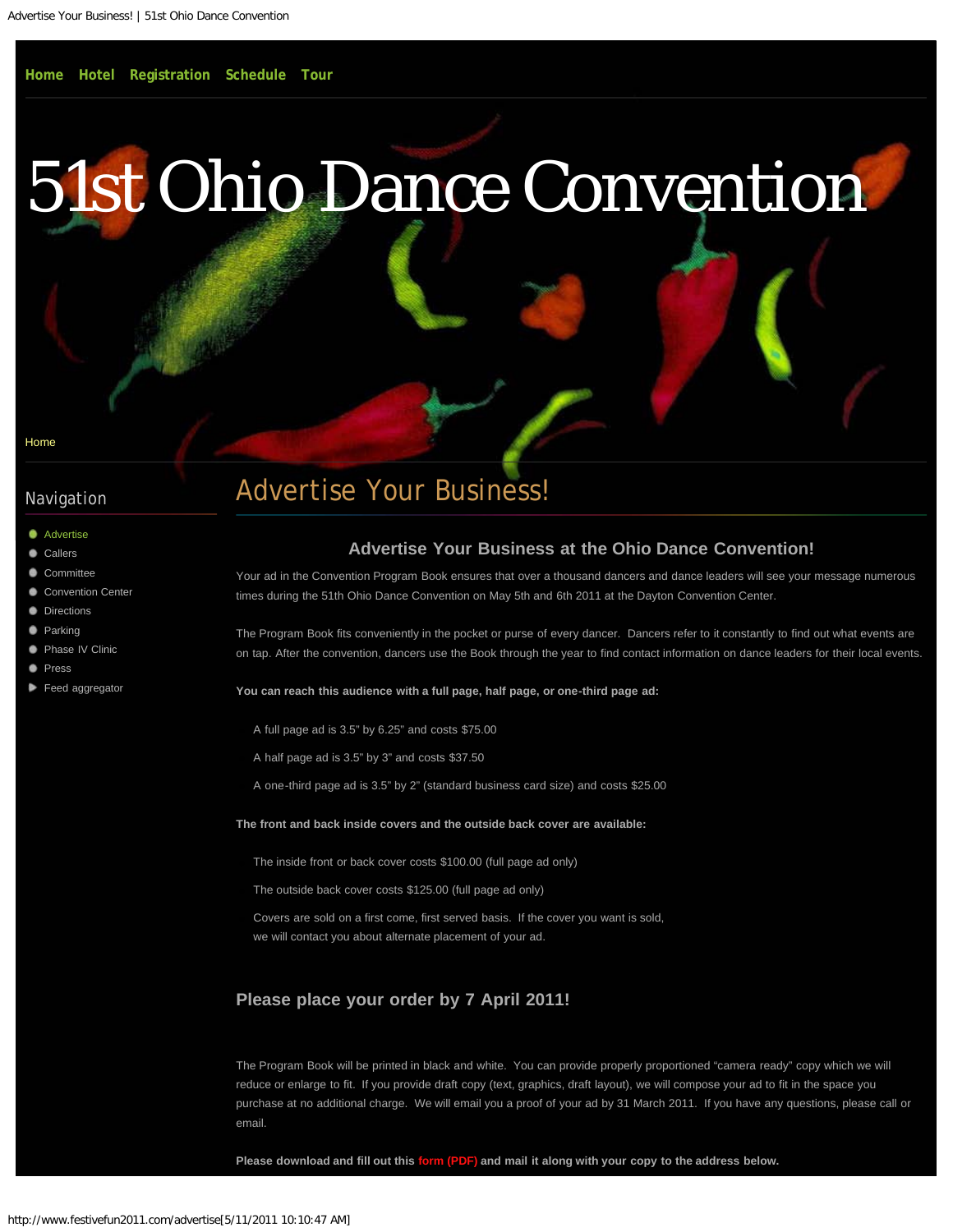Advertise Your Business! | 51st Ohio Dance Convention

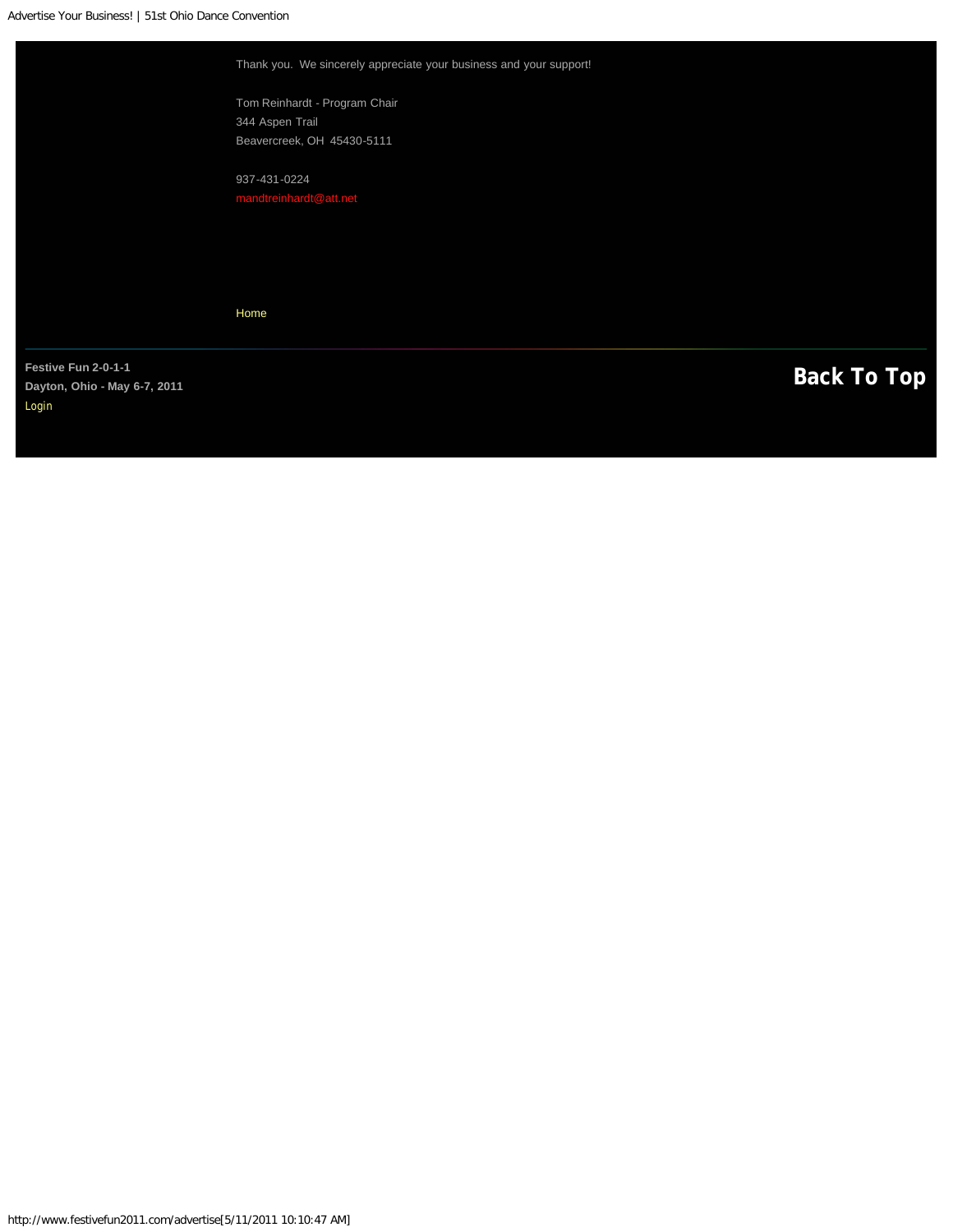<span id="page-10-0"></span>[Home](#page-0-0)

## Navigation

- **[Advertise](#page-8-0)**
- **[Callers](#page-10-0)**
- [Committee](#page-12-0)
- [Convention Center](#page-14-0)
- **[Directions](#page-16-0)**
- **[Parking](#page-18-0)**
- [Phase IV Clinic](#page-19-0)
- **[Press](#page-21-0)**
- [Feed aggregator](#page-23-0)

# Callers

Dear Caller,

You are invited to share your talents as a square dance caller at the **51th Ohio Dance Convention** on May 6th and 7th 2011 at the Dayton Convention Center in Dayton, Ohio.

In order to be scheduled to call, you will need to submit a **[Registration Form](#page-3-0)** and pay the registration fee. You will need to submit a **[Caller Profile \(PDF\)](http://www.festivefun2011.com/sites/default/files/pdf/2011-caller-profile.pdf)** as well. Both forms are attached to this letter. Your fee (and your partner's fee) will be refunded when you check in upon your arrival at the convention in the Dance Leader Lounge, room 301.

If you have registered already by sending a Registration Form and payment to Sue Hayes, Registration Chair, all you need to do is to fill out a Caller Profile and send it to me, Tom Reinhardt, either by email or postal mail (my addresses are below).

If you have not registered, please send your registration form, payment, and Caller Profile to the Registration Chair at this address:

Sue Hayes 1767 Brandonhall Drive Miamisburg, OH 45324

#### *We must receive your registration, Profile, and payment by Friday, April 1st 2011!*

I will mail or email your calling times to you by April 18th. If you have any questions, please contact me at the address below, or contact the Assistant Programming Chair, Ken Roberts, at 937-435-7430 ken

While we have made extensive efforts to reach callers throughout Ohio, we want to ensure that every caller is aware of this invitation, including out of state callers. Please share this information freely and encourage other callers to register for the convention.

**Thank you! I look forward to seeing you in May.**

Tom Reinhardt Programming Chair 344 Aspen Trail Beavercreek, OH 45430-5111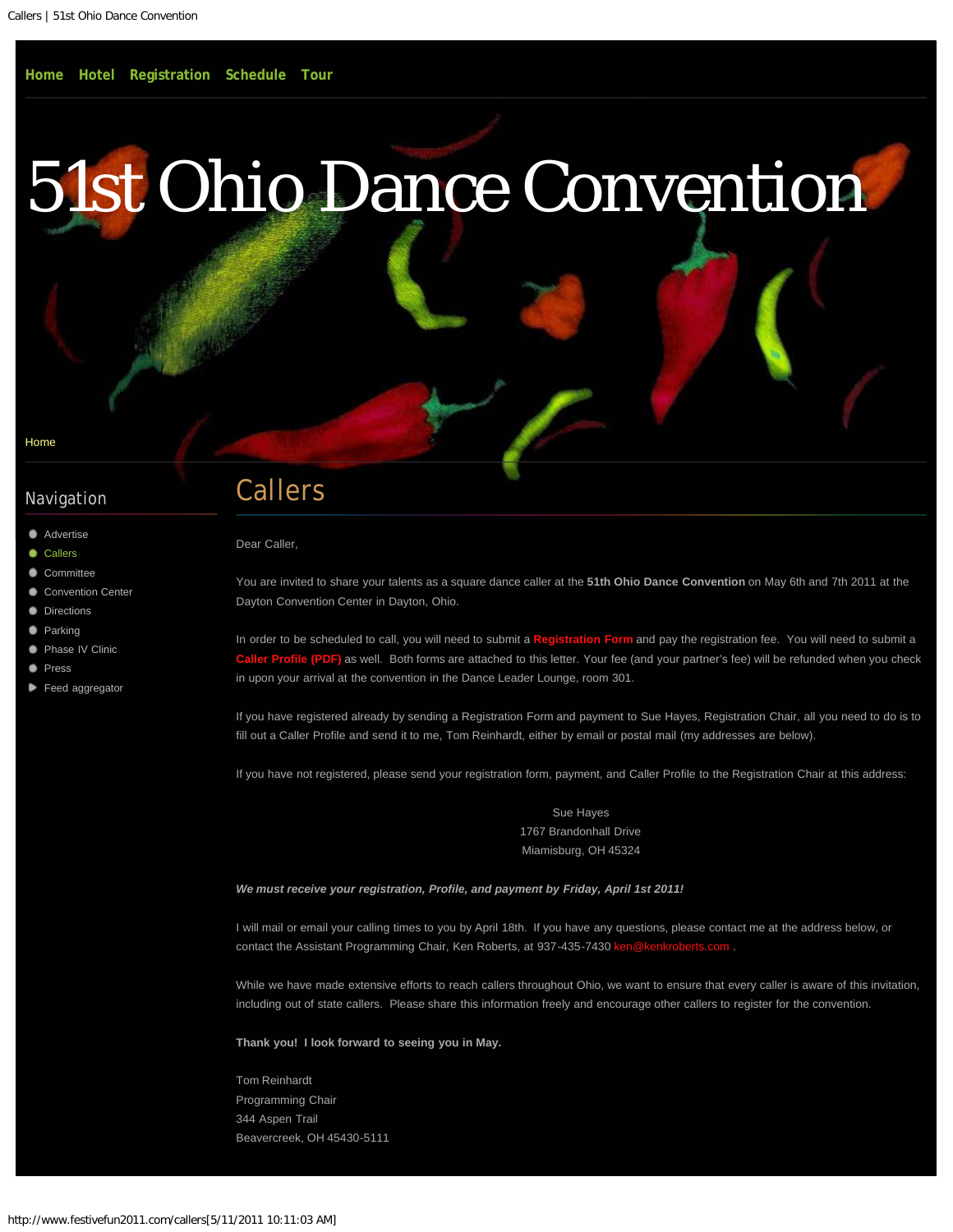<span id="page-11-0"></span>Email: Home Phone: 937-431-0224 Cell: 937-430-5945

[Home](#page-0-0)

Festive Fun 2-0-1-1<br>
Dayton, Ohio - May 6-7, 2011 **Dayton, Ohio - May 6-7, 2011**  [Login](#page-28-0)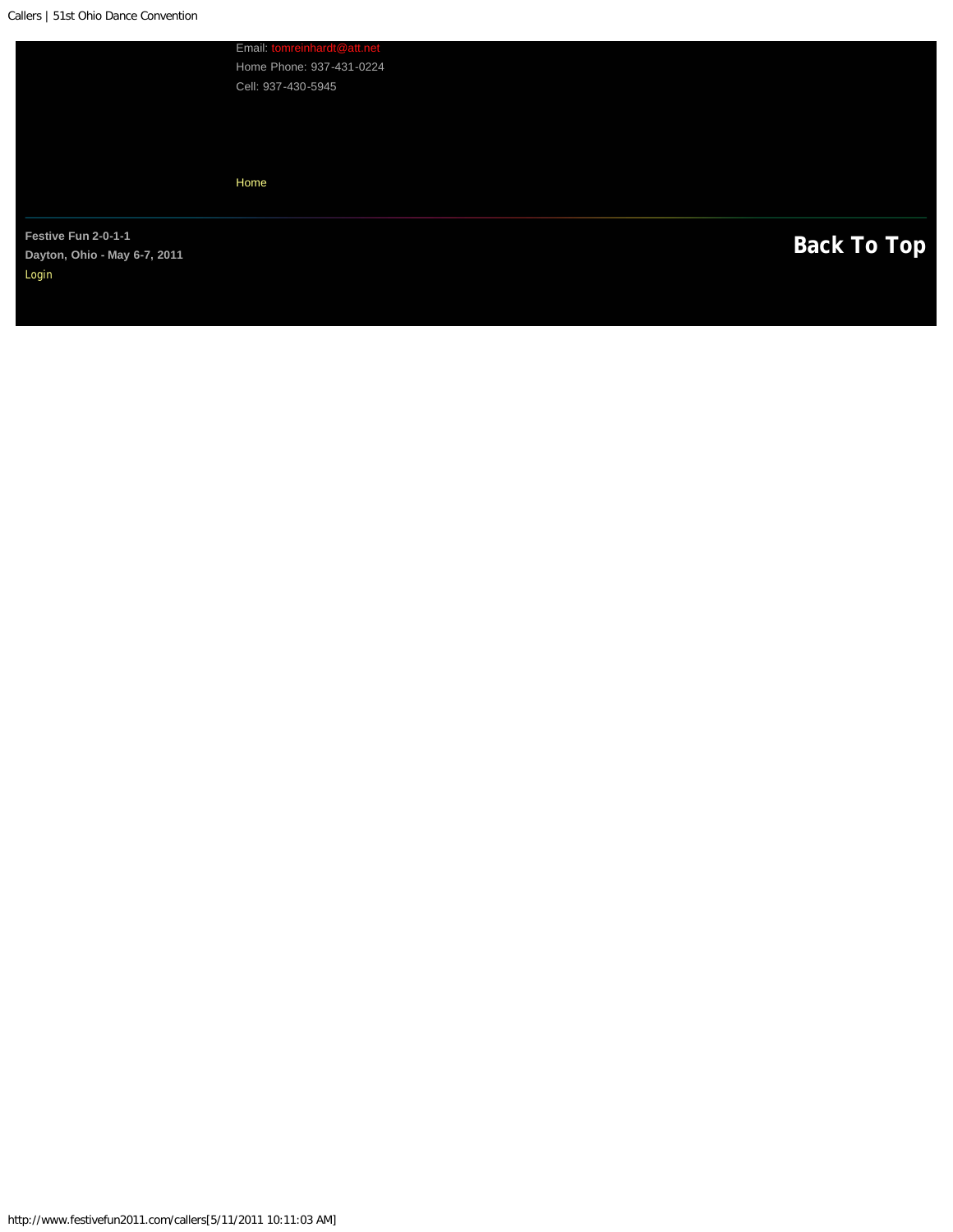#### <span id="page-12-0"></span>[Home](#page-0-0)

### Navigation

- **[Advertise](#page-8-0)**
- **[Callers](#page-10-0)**
- [Committee](#page-12-0)
- [Convention Center](#page-14-0)
- **[Directions](#page-16-0)**
- **[Parking](#page-18-0)**
- **[Phase IV Clinic](#page-19-0)**
- **[Press](#page-21-0)**
- [Feed aggregator](#page-23-0)

# Executive Committee

#### **2011 Executive Committee Chairpersons**

#### **General Chairperson** Steve & Sharry Hay

5455 Gander Road South Dayton, OH 45424-4543 (937) 233-7180

#### **Vice Chairperson / Facilities**

John & Ela (937) 339-1706

## **Secretary**

[Sue Mattinson](mailto:msvanwin03@yahoo.com?subject=2011%20Web%3A%20)

**Treasurer**

**Country & Western Line Dance**  $left & D$ 

#### **Catering** [Kathy Divens](mailto:lazygolden1@aol.com?subject=2011%20Web%3A%20)

## **Court House Square Demo**

Renee' & Kevin Arne

#### **Decorations**

Judy & Ron Helmlinger (937) 585-6293

**Fashion Show**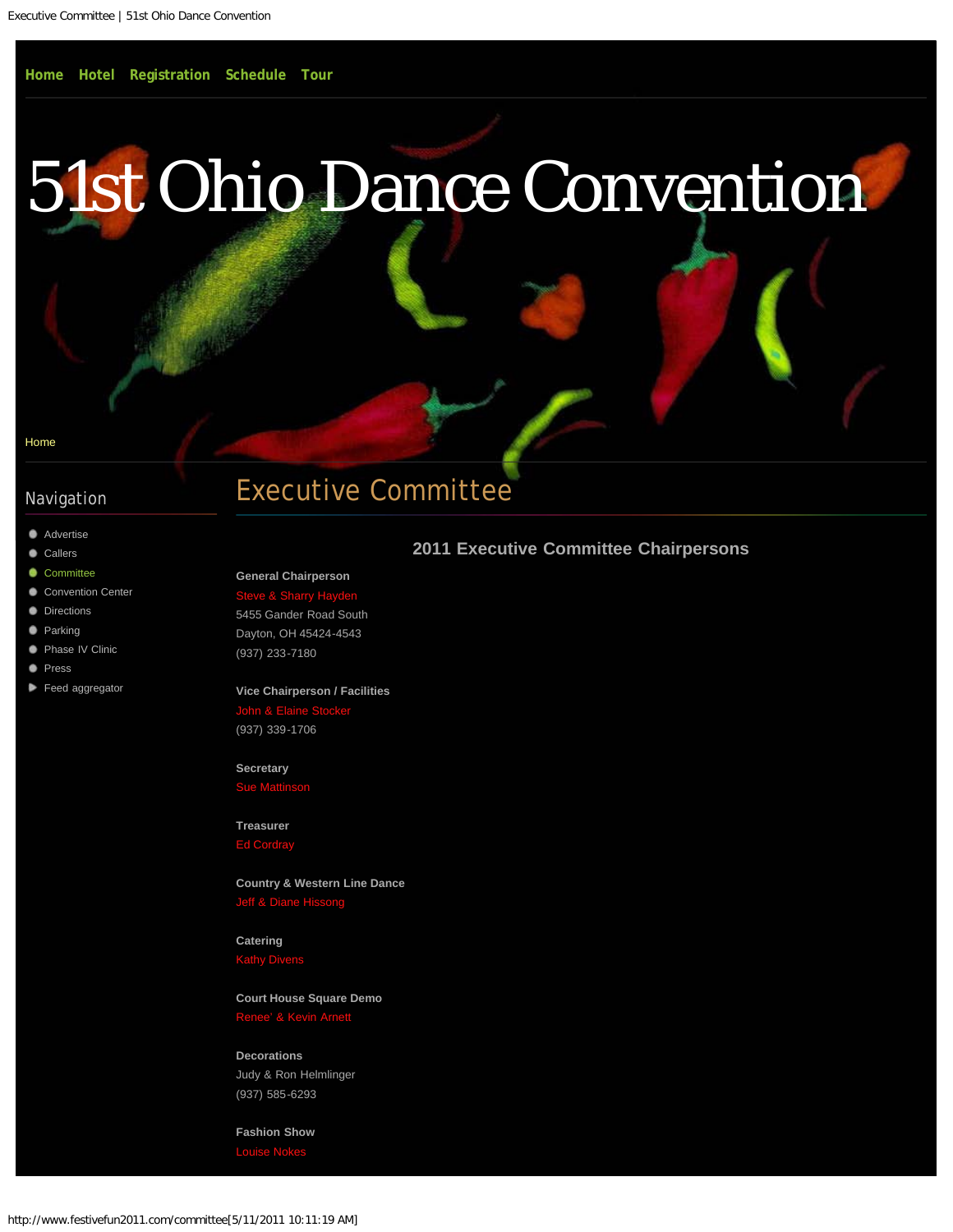<span id="page-13-0"></span>**Fundraising** [Karen & Paul Lindquist](mailto:pksqdancers@msn.com?subject=2011%20Web%3A%20)

**Graphics**  [Sharry Hayden](mailto:sharry@Haydeninc.com?subject=2011%20Web%3A%20) (937) 233-7180

**Hospitality**

**Programming** [Tom & Maryann Reinhardt](mailto:mandtreinhardt@att.net?subject=2011%20Web%3A%20)

**Publicity**

**Registration**

**Round Dance**

**Sewing Room**

**Shops**

**Sound** [Jason & Kati Raleigh](mailto:yodeler18@yahoo.com,%20yodelergirl@yahoo.com?subject=2011%20Web%3A%20)

**Tours**

[Home](#page-0-0)

**[Back To Top](#page-13-0) Festive Fun 2-0-1-1 Dayton, Ohio - May 6-7, 2011**  [Login](#page-28-0)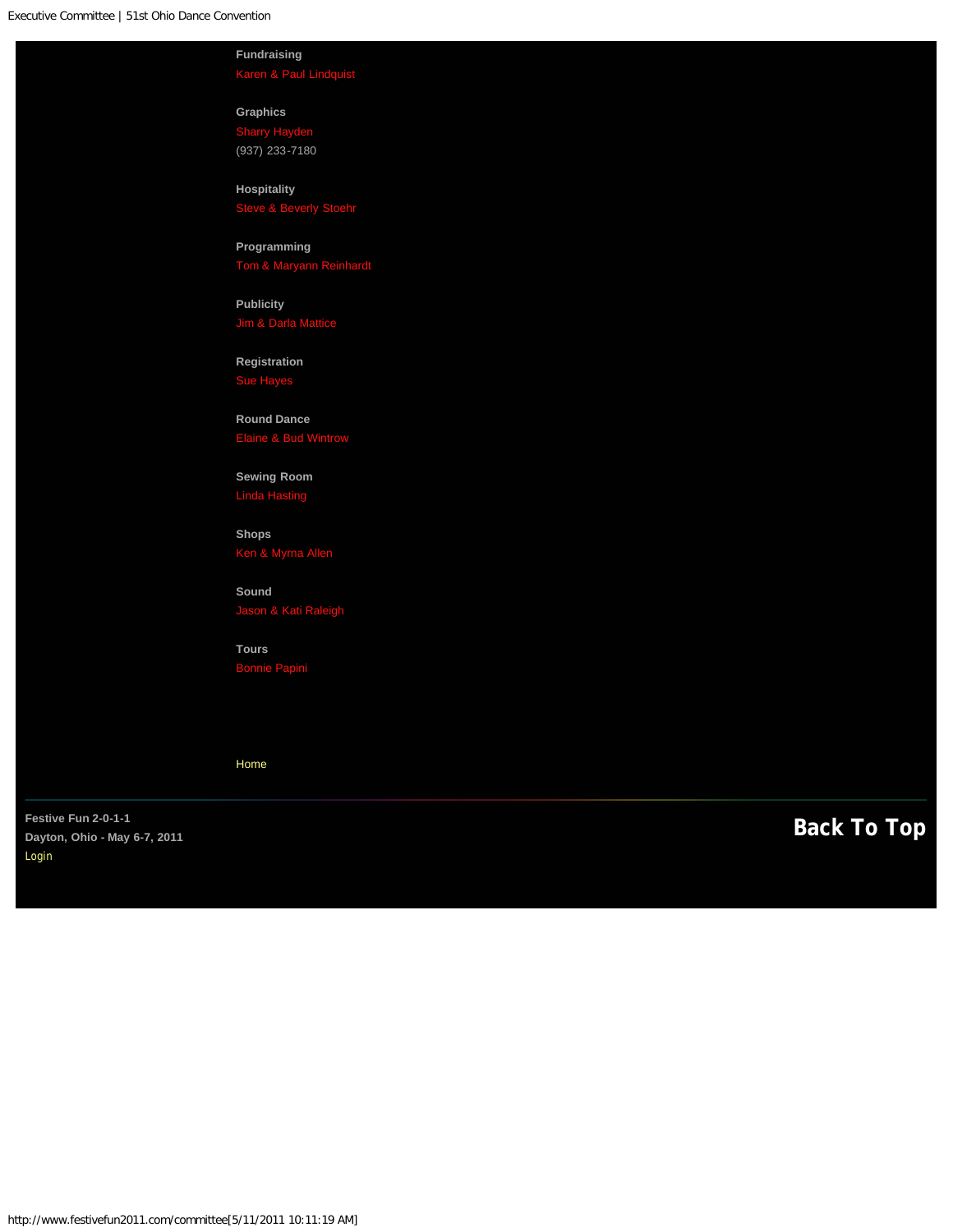# <span id="page-14-0"></span>[51st Ohio Dance Convention](#page-0-0)

#### [Home](#page-0-0)

## Navigation

- **[Advertise](#page-8-0)**
- **[Callers](#page-10-0)**
- [Committee](#page-12-0)
- ۰ [Convention Center](#page-14-0)
- **[Directions](#page-16-0)**
- **[Parking](#page-18-0)**
- **[Phase IV Clinic](#page-19-0)**
- **[Press](#page-21-0)**

#### [Feed aggregator](#page-23-0)

# Dayton Convention Center

## **[Dayton Convention Center](http://www.daytonconventioncenter.com/dcc/)**

22 East Fifth Street Dayton, OH 45402 [\(google map\)](http://maps.google.com/maps?hl=&q=22+East+Fifth+Street+Dayton,+OH+45402&rlz=1B7GGLL_enUS397US398&um=1&ie=UTF-8&hq=&hnear=22+E+5th+St,+Dayton,+OH+45402&gl=us&daddr=22%20E%205th%20St,%20Dayton,%20OH%2045402&ei=RrNiTZLPNc-Dtgec3uHcCw&sa=X&oi=geocode_result&ct=directions-to&resnum=1&ved=0CBUQwwUwAA)

| <b>Location of Events:</b> |  |  |
|----------------------------|--|--|
|                            |  |  |

| Room            | <b>Activity</b>                                                            | <b>Floor</b> |
|-----------------|----------------------------------------------------------------------------|--------------|
| 1st Floor Lobby | Registration, Information, Fund Raising, Future Conventions, History Table | Carpet       |
| 101             | Phase II III Rounds, History Area & Food Court                             | Concrete     |
| 102             | Plus Squares w/Rounds, Vendors & History Tables                            | Concrete     |
| 103             | Phase IV - VI Rounds                                                       | Wood         |
| 106             | <b>Mainstream Squares</b>                                                  | Carpet       |
| 202 & 203       | Sewing Room                                                                | Carpet       |
| 206             | <b>Meeting Room</b>                                                        | Carpet       |
| 3rd Floor Lobby | Showcase of Ideas, State Corp, Honor Couple Display                        | Carpet       |
| 301             | Dance Leader Lounge                                                        | Carpet       |
| 302, 330 & 304  | <b>Advanced Squares &amp; History Table</b>                                | Carpet       |
| 306             | <b>DBD</b> Squares                                                         | Carpet       |
| 307 & 308       | Folk/Contra & History Table                                                | Carpet       |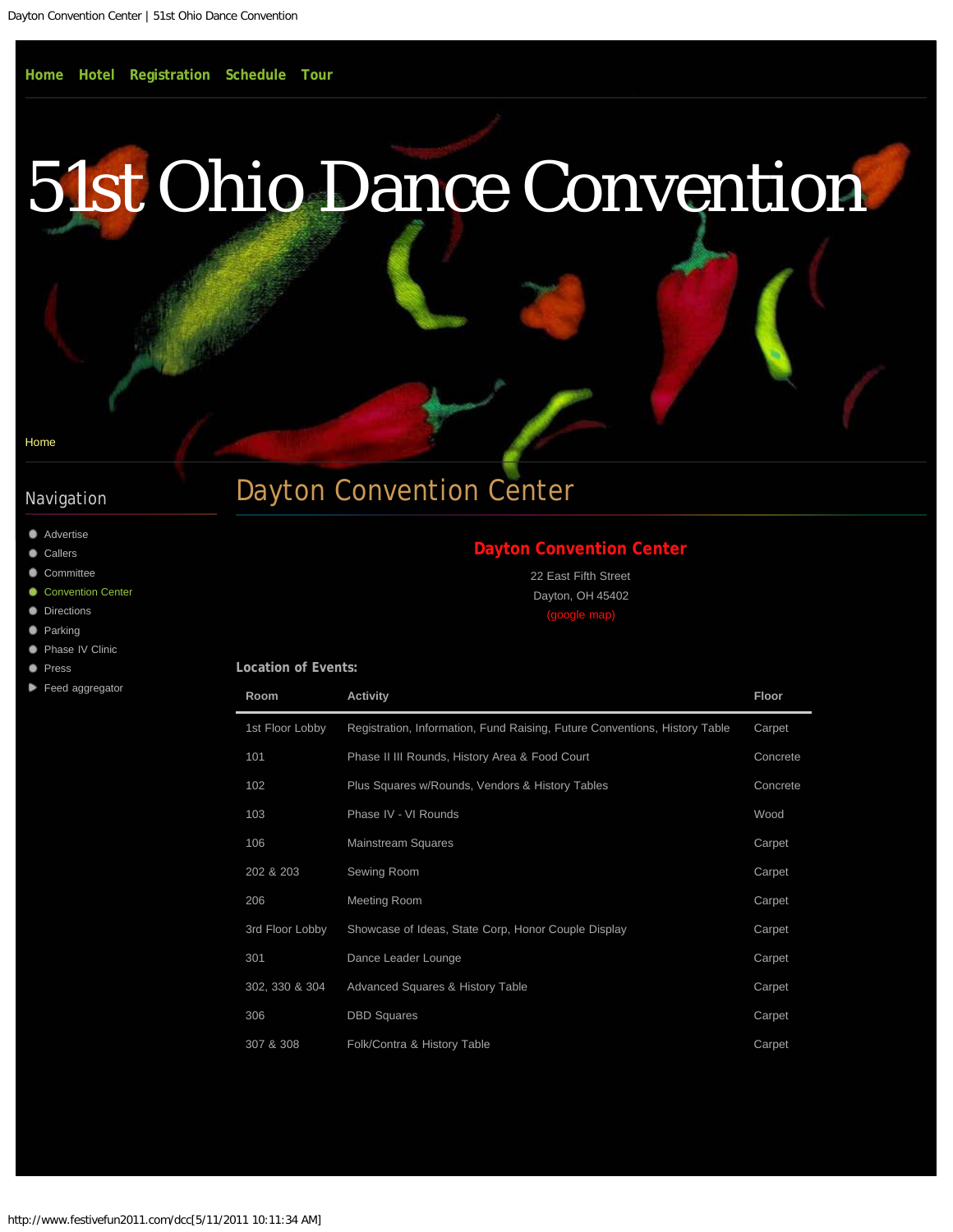<span id="page-15-0"></span>Dayton Convention Center | 51st Ohio Dance Convention

[Home](#page-0-0)

Festive Fun 2-0-1-1<br>Dayton, Ohio - May 6-7, 2011<br>**[Back To Top](#page-15-0) Dayton, Ohio - May 6-7, 2011**  [Login](#page-28-0)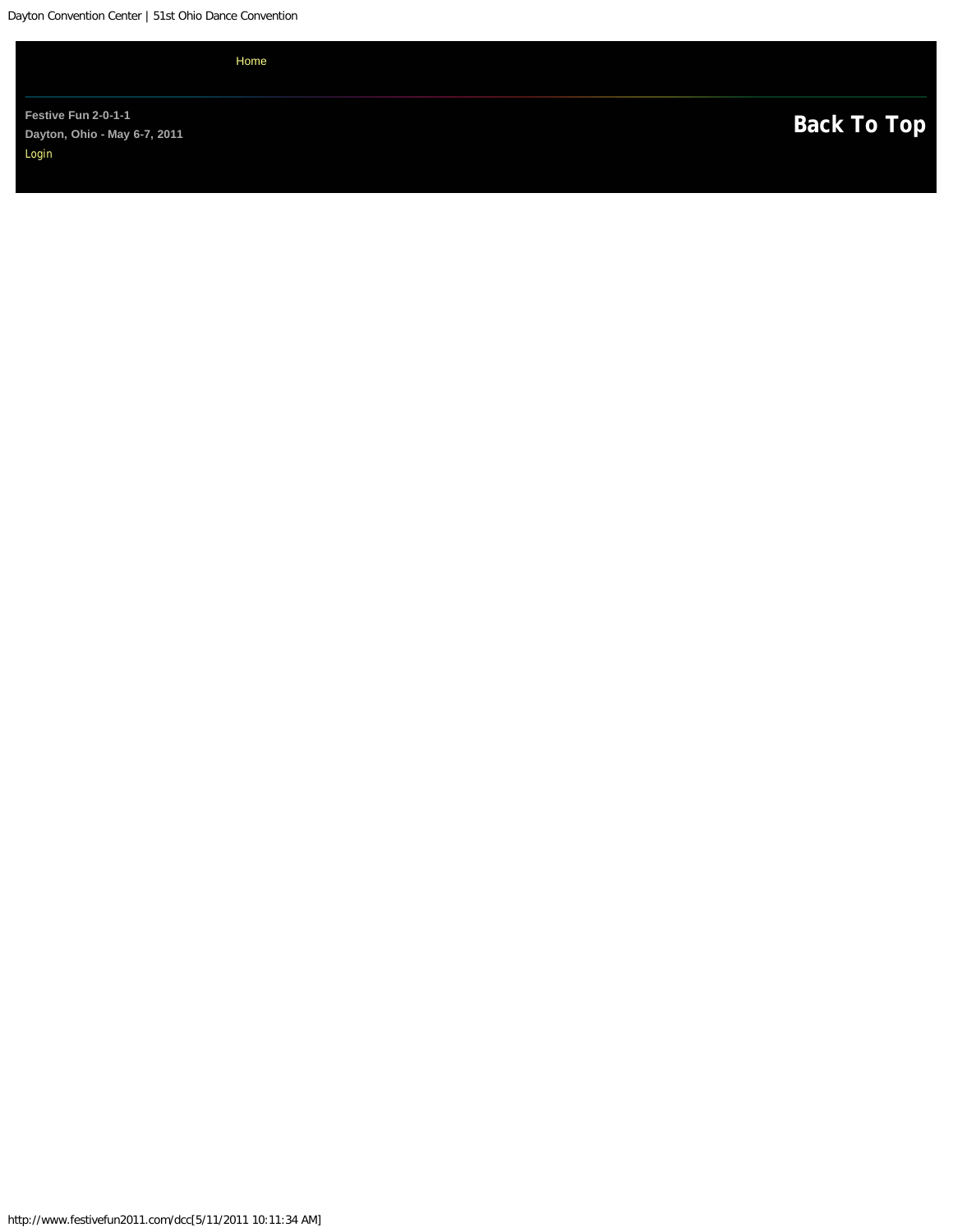# <span id="page-16-0"></span>[51st Ohio Dance Convention](#page-0-0)

#### [Home](#page-0-0)

#### Navigation

- **[Advertise](#page-8-0)**
- **[Callers](#page-10-0)**
- [Committee](#page-12-0)
- [Convention Center](#page-14-0)
- **[Directions](#page-16-0)**
- **[Parking](#page-18-0)**
- [Phase IV Clinic](#page-19-0) .
- **[Press](#page-21-0)**
- [Feed aggregator](#page-23-0)

# Dayton Convention Center & Crowne Plaza Hotel

#### **Directions**

## **Ryton Convention Cent**

22 E. Fifth Street Dayton, OH 45402 (937) 333-4700 [Google Map](http://maps.google.com/maps?oe=utf-8&um=1&ie=UTF-8&cid=0,0,1318719747461251897&fb=1&hq=Dayton+Convention+Center&hnear=Dayton+Convention+Center&gl=us&daddr=22+E.+Fifth+Street,+Dayton,+OH+45402&geocode=16651751093628143834,39.756801,-84.189542&ei=rJ9ITbb4FYTagQeb7dCDBg&sa=X&oi=local_result&ct=directions-to&resnum=2&ved=0CCkQngIwAQ)

**The Crowne Plaza Hote** 33 East Fifth Street Dayton, OH 45402

**[Michael Solomon Pavilion \(Round Dance Workshop /](http://maps.google.com/maps?f=d&source=s_d&saddr=2917+Berkley+Street,+Dayton,+OH+45409&daddr=39.7342289,-84.1946631+to:33+E+5th+St,+Dayton,+OH+45402&hl=en&geocode=FX7oXQIdqFn7-imJyFSmfoZAiDGGtYMroJxFYQ%3BFdRLXgIdmUr7-ikZ_5yZooZAiDEmZtWUqzmdZA%3BFTqlXgIdDFz7-ilB4HxlVIFAiDGVl4MK9eJkhQ&gl=us&mra=ls&sll=39.757114,-84.190196&sspn=0.00777,0.017402&g=33+E+5th+St,+Dayton,+OH+45402&ie=UTF8&z=13&via=1&dirflg=d) [Trail End\) to Hotel & Convention Center](http://maps.google.com/maps?f=d&source=s_d&saddr=2917+Berkley+Street,+Dayton,+OH+45409&daddr=39.7342289,-84.1946631+to:33+E+5th+St,+Dayton,+OH+45402&hl=en&geocode=FX7oXQIdqFn7-imJyFSmfoZAiDGGtYMroJxFYQ%3BFdRLXgIdmUr7-ikZ_5yZooZAiDEmZtWUqzmdZA%3BFTqlXgIdDFz7-ilB4HxlVIFAiDGVl4MK9eJkhQ&gl=us&mra=ls&sll=39.757114,-84.190196&sspn=0.00777,0.017402&g=33+E+5th+St,+Dayton,+OH+45402&ie=UTF8&z=13&via=1&dirflg=d)** [Google map](http://maps.google.com/maps?f=d&source=s_d&saddr=2917+Berkley+Street,+Dayton,+OH+45409&daddr=39.7342289,-84.1946631+to:33+E+5th+St,+Dayton,+OH+45402&hl=en&geocode=FX7oXQIdqFn7-imJyFSmfoZAiDGGtYMroJxFYQ%3BFdRLXgIdmUr7-ikZ_5yZooZAiDEmZtWUqzmdZA%3BFTqlXgIdDFz7-ilB4HxlVIFAiDGVl4MK9eJkhQ&gl=us&mra=ls&sll=39.757114,-84.190196&sspn=0.00777,0.017402&g=33+E+5th+St,+Dayton,+OH+45402&ie=UTF8&z=13&via=1&dirflg=d)

**Directions to The Crown Plaza Hotel & The Dayton Convention Center:**

**Traveling South to Dayton:**

- 1. I-75 South
- 2. Take exit **54A**, **Main Street / Grand Ave.**
- 3. Turn left at **N Main Street**
- 4. Turn left at **E 5th St 500ft**
- 5. **22 E 5th St**

**Traveling North to Dayton and avoid down town construction:**

- 1. I-75 North
- 2. Take exit **52B** for **US-35 W** toward **Eaton .2 mi**
- 3. Keep right at the fork, follow signs for **US-35 E/Xenia** and merge onto **US-35 E 1.0 mi**

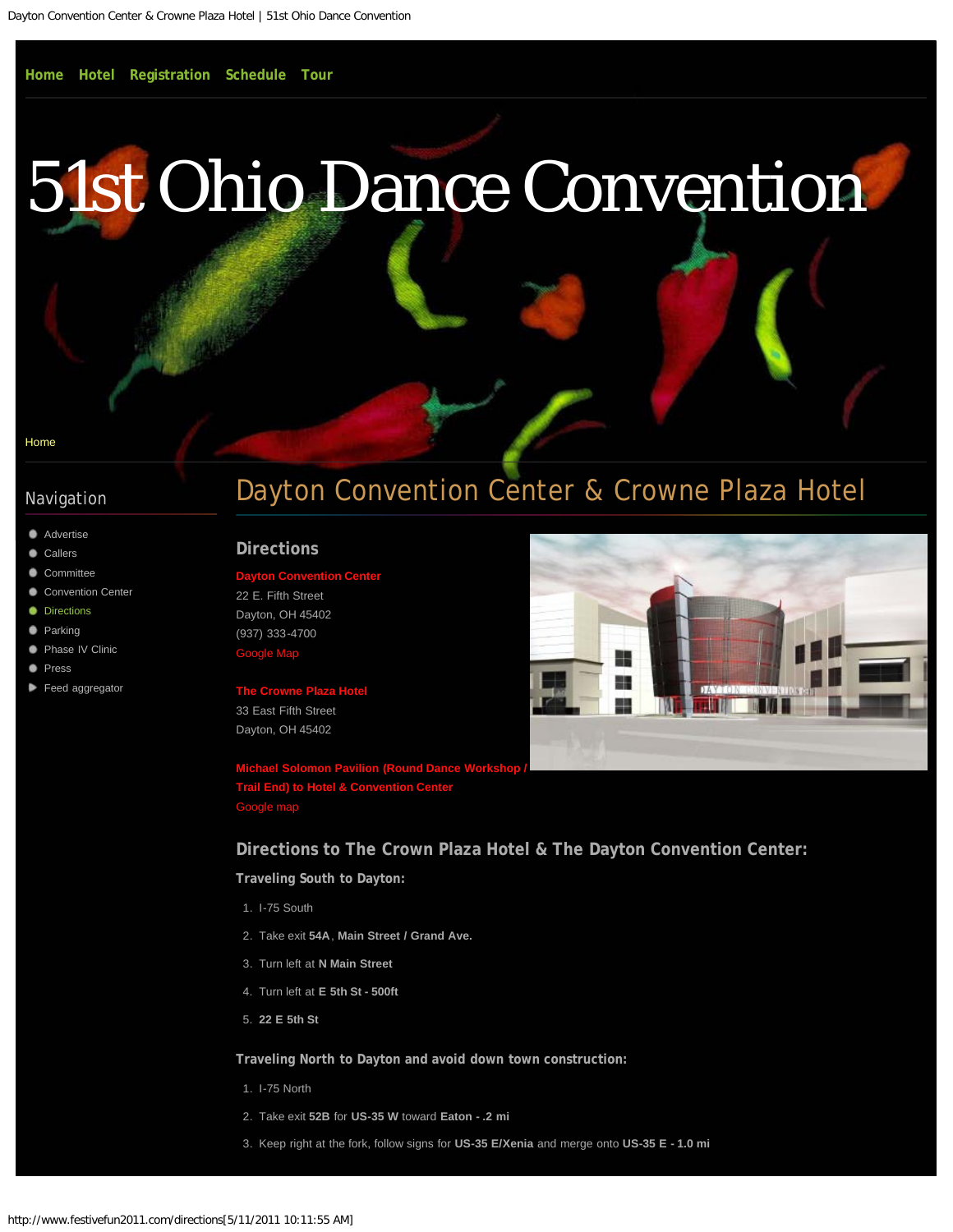<span id="page-17-0"></span>

|                                       | 4. Take the Jefferson St exit on the left toward OH-48/Main St - .4 mi |                    |
|---------------------------------------|------------------------------------------------------------------------|--------------------|
|                                       | 5. Turn right at S Jefferson St - . 2 mi                               |                    |
|                                       | 6. Turn left at E 5th St - 95 ft                                       |                    |
|                                       | 7. 22 E 5th St                                                         |                    |
|                                       |                                                                        |                    |
|                                       |                                                                        |                    |
|                                       |                                                                        |                    |
|                                       |                                                                        |                    |
|                                       | Home                                                                   |                    |
|                                       |                                                                        |                    |
| Festive Fun 2-0-1-1                   |                                                                        | <b>Back To Top</b> |
| Dayton, Ohio - May 6-7, 2011<br>Login |                                                                        |                    |
|                                       |                                                                        |                    |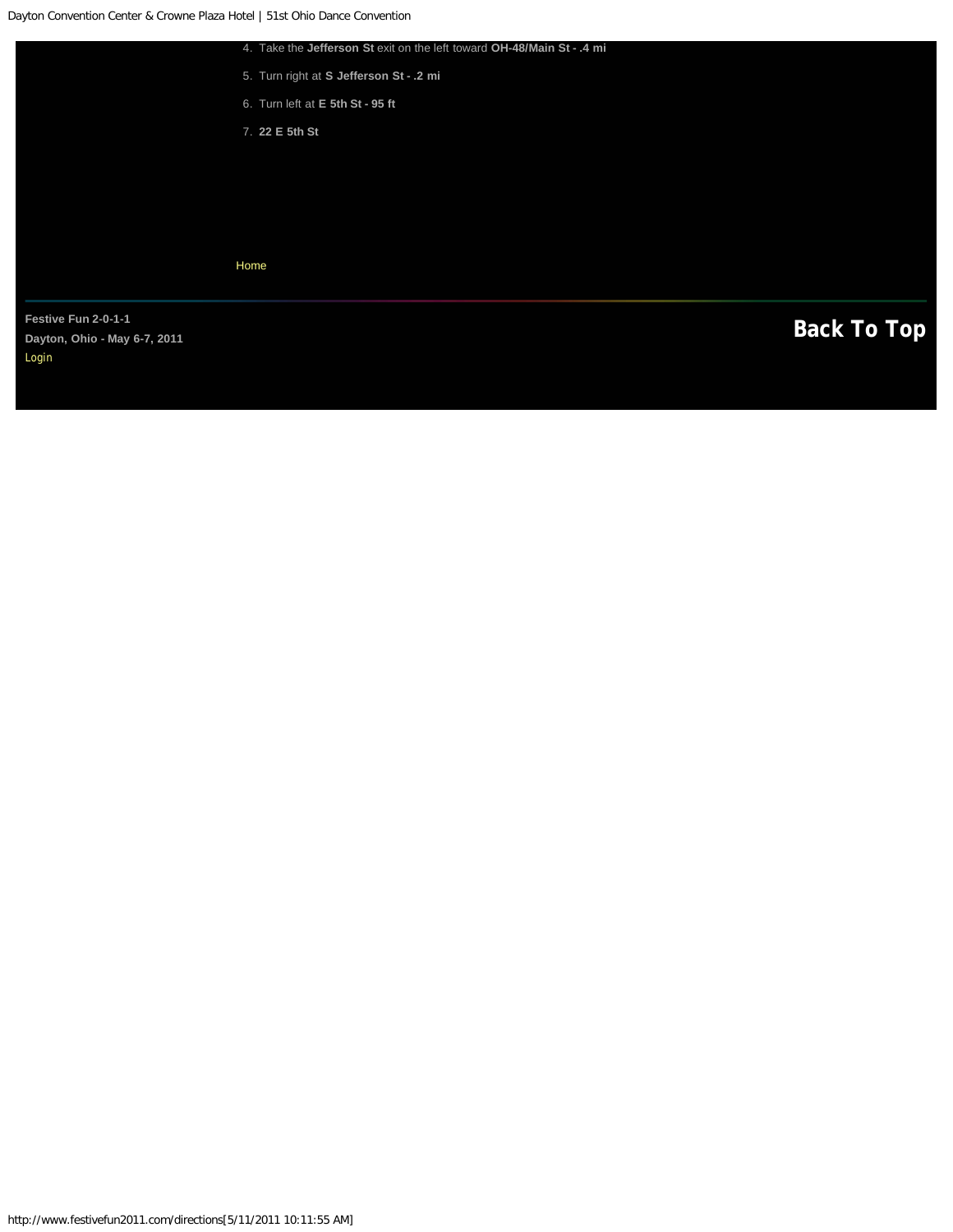<span id="page-18-0"></span>[Home](#page-0-0)

## Navigation

- **[Advertise](#page-8-0)**
- **[Callers](#page-10-0)**
- [Committee](#page-12-0)
- [Convention Center](#page-14-0)
- **[Directions](#page-16-0)**
- **O** [Parking](#page-18-0)
- **[Phase IV Clinic](#page-19-0)**
- **[Press](#page-21-0)**
- [Feed aggregator](#page-23-0)

# Parking

## **Automobile Parking**

Street parking is free after 6:00 PM on Friday and free on the weekends.

Parking is available in the [Transportation Center garage](http://www.daytonconventioncenter.com/dcc/parking.htm), (fee) which is one block East of the Dayton Convention Center on Fifth Street at Jefferson Street. The Transportation Center garage offers a covered skywalk on Level 1 that will bring you to the 3rd floor at the Dayton Convention Center facility. Note: Parking in this garage is included with your reservation in the [Crowne Plaza Hotel.](#page-2-0)

### **Coach Parking**

There is limited coach parking available behind the Dayton Convention Center. However, you must make arangements in advance to use this area. Contact: [Steve Hayden](mailto:steve@haydeninc.com?subject=Coach%20Parking%3A%20) at 937 233-7180

[Home](#page-0-0)

Festive Fun 2-0-1-1<br>Payton, Objo - May 6-7, 2011 **Dayton, Ohio - May 6-7, 2011**  [Login](#page-28-0)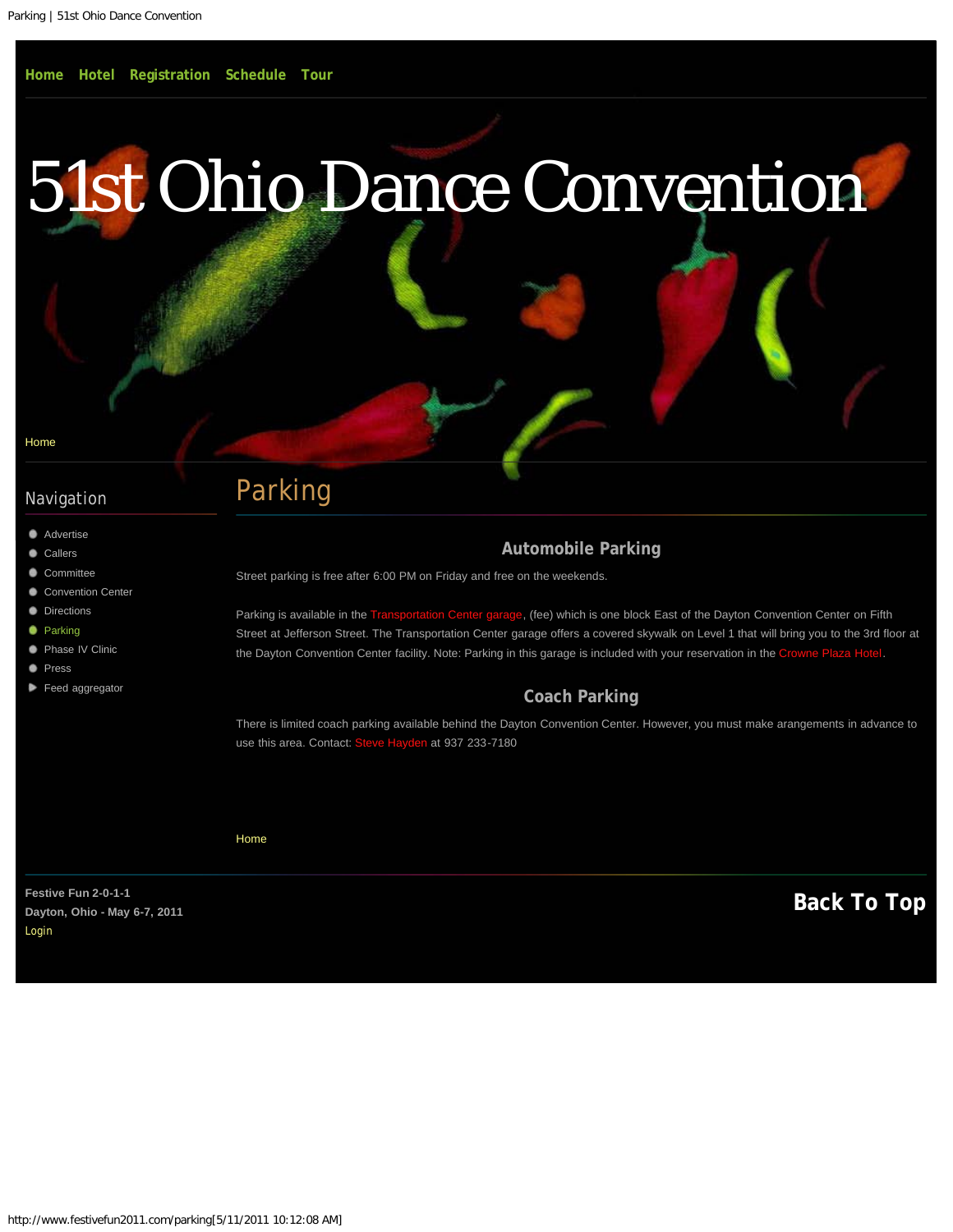# <span id="page-19-0"></span>[51st Ohio Dance Convention](#page-0-0)

[Home](#page-0-0)

## Navigation

- **[Advertise](#page-8-0)**
- [Callers](#page-10-0)
- [Committee](#page-12-0)
- [Convention Center](#page-14-0)
- **[Directions](#page-16-0)**
- **[Parking](#page-18-0)**
- **[Phase IV Clinic](#page-19-0)**
- **[Press](#page-21-0)**
- [Feed aggregator](#page-23-0)

# Phase IV Round Dance Clinic

**Phase IV Round Dance Clinic / Workshop Friday May 6, 2011**

*Held at*

**[Michael Solomon Pavilion](http://www.miamivalleydancecouncil.org/pavilion/pavilion.htm)** 2917 Berkley Street Kettering, OH 45409 [\(google map\)](http://maps.google.com/maps?hl=&q=2917+Berkley+Street+Kettering,+OH+45409&rlz=1B7GGLL_enUS397US398&um=1&ie=UTF-8&hq=&hnear=2917+Berkley+St,+Kettering,+OH+45409&gl=us&daddr=2917%20Berkley%20St,%20Kettering,%20OH%2045409&ei=1IxiTa7OOsu4tgf059n_Cw&sa=X&oi=geocode_result&ct=directions-to&resnum=1&ved=0CBUQwwUwAA)

*In association with*

#### **51st Ohio Dance Convention**

#### **[Peg & John Kincaid](http://www.dancerounds.info/kincaid/)**

Nationally Known Round Dance Clinicians College Park, MD Members of RAL, DRDC, ICBDA Choreographers of many dances Phase II through VI

### **Two Phase IV Rythms / Teaches**

### *Emphasis on Style & Techniques*

\$35 per Couple Both Sessions

9:00 - 11:30 AM Only - \$20.00 SLOW TWO-STEP

1:30-4:00 PM Only - \$20.00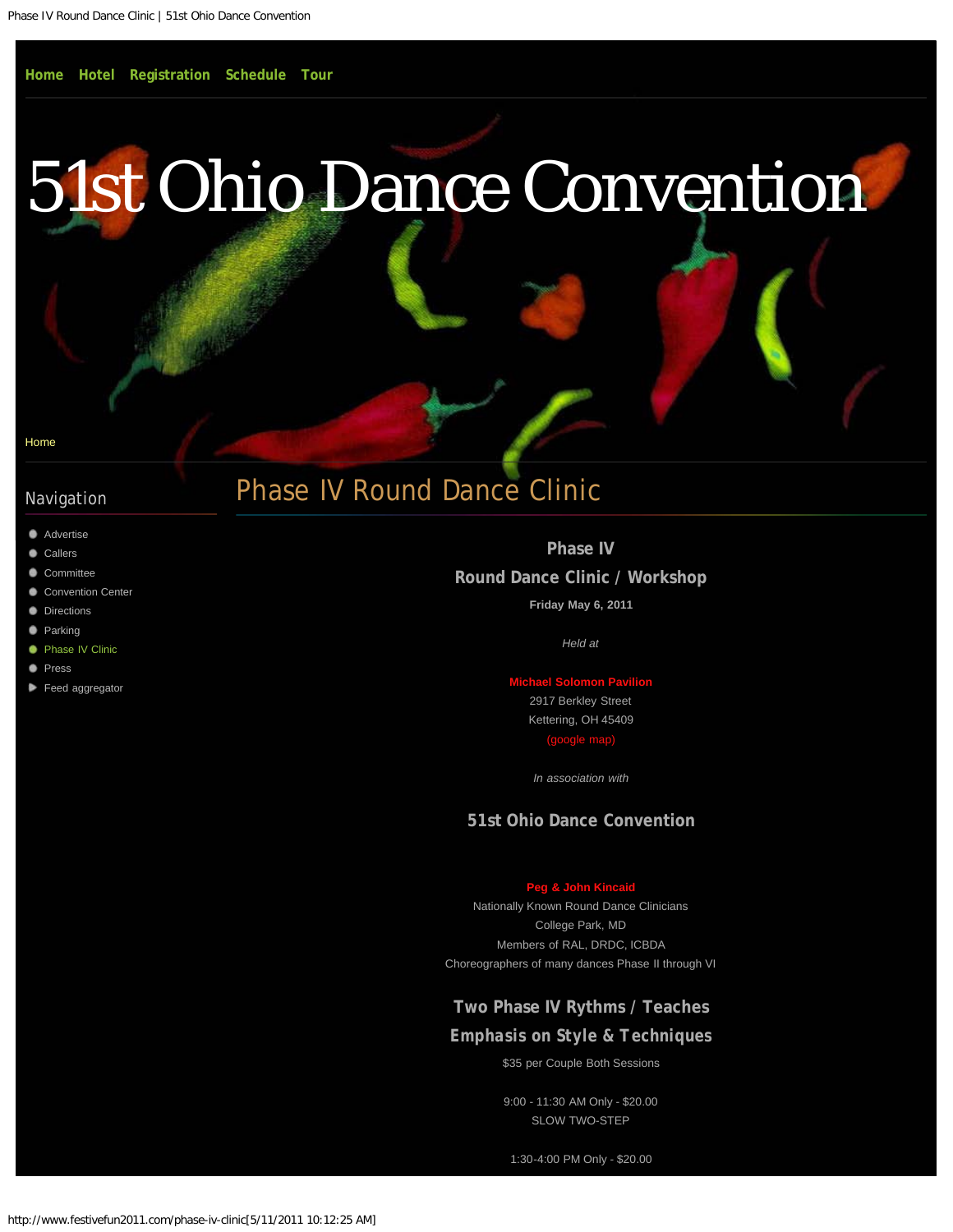<span id="page-20-0"></span>Phase IV Round Dance Clinic | 51st Ohio Dance Convention

RUMBA

Contact: 937-473-3453

[Home](#page-0-0)

Festive Fun 2-0-1-1<br>Dayton, Ohio - May 6-7, 2011 **Dayton, Ohio - May 6-7, 2011**  [Login](#page-28-0)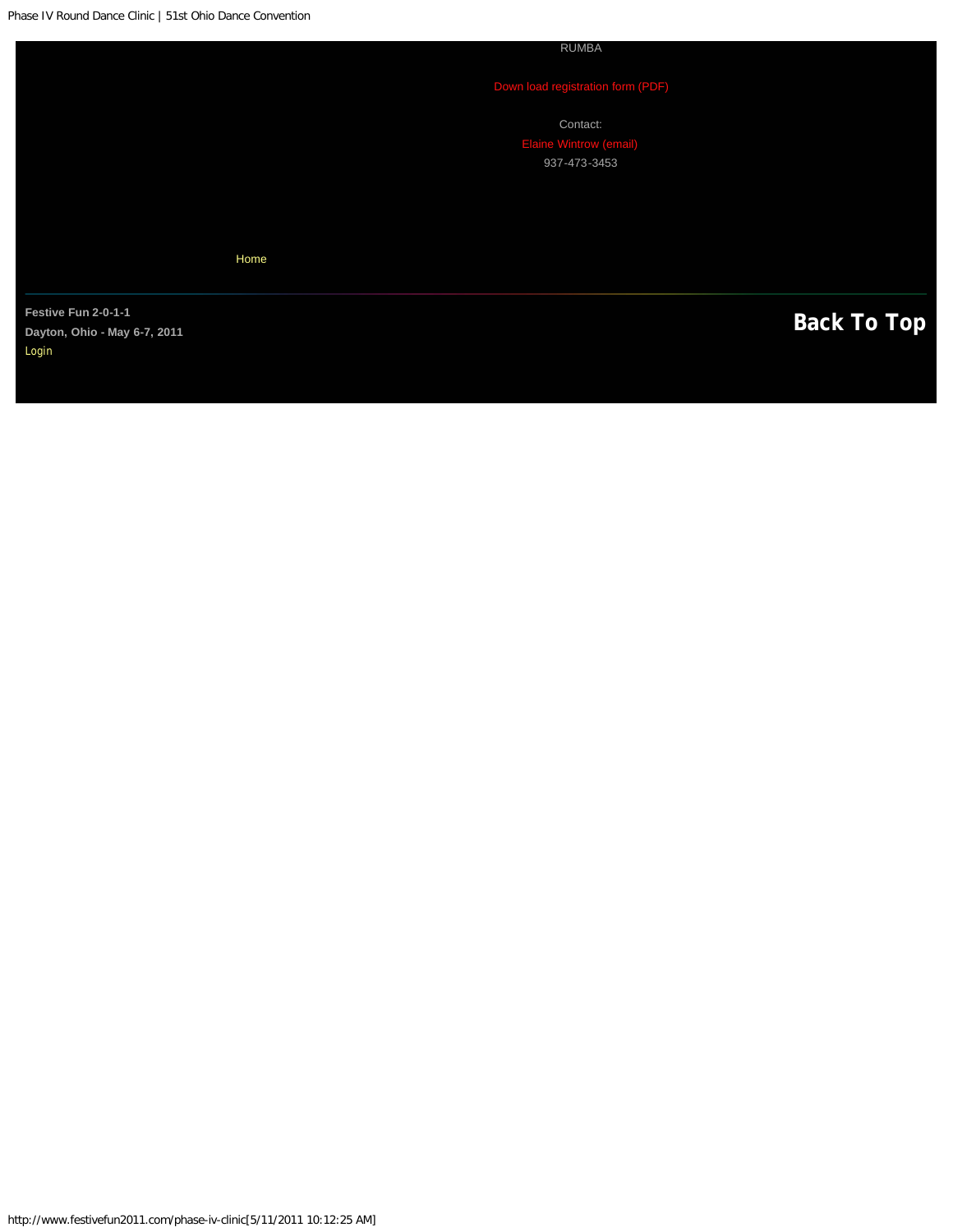# <span id="page-21-0"></span>[51st Ohio Dance Convention](#page-0-0)

[Home](#page-0-0)

### Navigation

- **[Advertise](#page-8-0)**
- [Callers](#page-10-0)
- [Committee](#page-12-0)
- [Convention Center](#page-14-0)
- **[Directions](#page-16-0)**
- **[Parking](#page-18-0)**
- **[Phase IV Clinic](#page-19-0)**
- **[Press](#page-21-0)**
- [Feed aggregator](#page-23-0)

# Press Release - Final

Submitted by admin on Wed, 2011-02-02 11:25

The *51st Ohio Dance Convention* is fast approaching guided by the theme of having *'FESTIVE FUN in 2-0-1-1'* in Dayton, Ohio on May 6 &7, 2011. This diverse dancing event is expected to attract over 1000 dancers from nearby and far away states to enjoy such forms of dancing as western style square dancing, as well as round, folk, contra and country western styles at all levels of accomplishment.

New this year is a **relaxed dress code:** *"Casual until 6:00 pm with Proper Dance attire requested after 6:00 pm. No shorts, No tank tops"***On-site registration** will be in the main lobby of the Dayton Convention Center and will be open Friday, May 6, Noon to 9:00 pm and Saturday, May 7, 9:00 am to 6:00 pm. Scheduled dancing will be Friday, 7:00 pm to 10:30 pm and Saturday, Noon to 5:00 pm, and 8:00 to 10:30 pm. There are many exciting things to do and see at a State Dance Convention. Check the web site for les and prices and special attractions. Some are described below.

**[Trail End Dance \(PDF\)](http://www.festivefun2011.com/sites/default/files/pdf/2011-trail-in-dance.pdf)** will be held in advance of the convention on Thursday evening, May 5 at the Michael Solomon Pavilion, at 7:00 pm, and on Friday afternoon at the Convention Center.

A **[Phase IV Round Dance Clinic/Workshop](#page-19-0)** with Peg & John Kincaid from Maryland is planned for all day Friday, May 6, 9:00 am to 4:00 pm at the Michael Solomon Pavilion. For more information and cost contact Elaine Wintrow at 937-473-3453 or via email at [wintrow123@windstream.net.](mailto:www.FestiveFun2011.com?subject=2011%3A%20Clinic%20)

A **Square Dance Demonstration** will be at Dayton's Courthouse Square on Friday from Noon to 1:00 pm. Dance attire requested for this event.

A **[Historic Oregon District Walking Tour](#page-7-0)** is planned for Friday at Noon. Advance reservations and payment is required for the tour. For additional information, contact Bonnie Papini (937-429-3053 or bp

Dancing officially begins at the **Welcome Ceremony** on Friday at 7:00 pm. Also be sure to attend the **Opening Ceremonies and 2012 Publicity Show** at 7:00 pm on Saturday evening.

**Special Workshops** will be held in many halls on Saturday from 10:00 to Noon. This is a wonderful chance to try an "Introductory Session" to a new form of dance.

A **Fashion Show** will be on Saturday at 5:15 pm, with the Awards & Ceremonies following at 7:00 pm.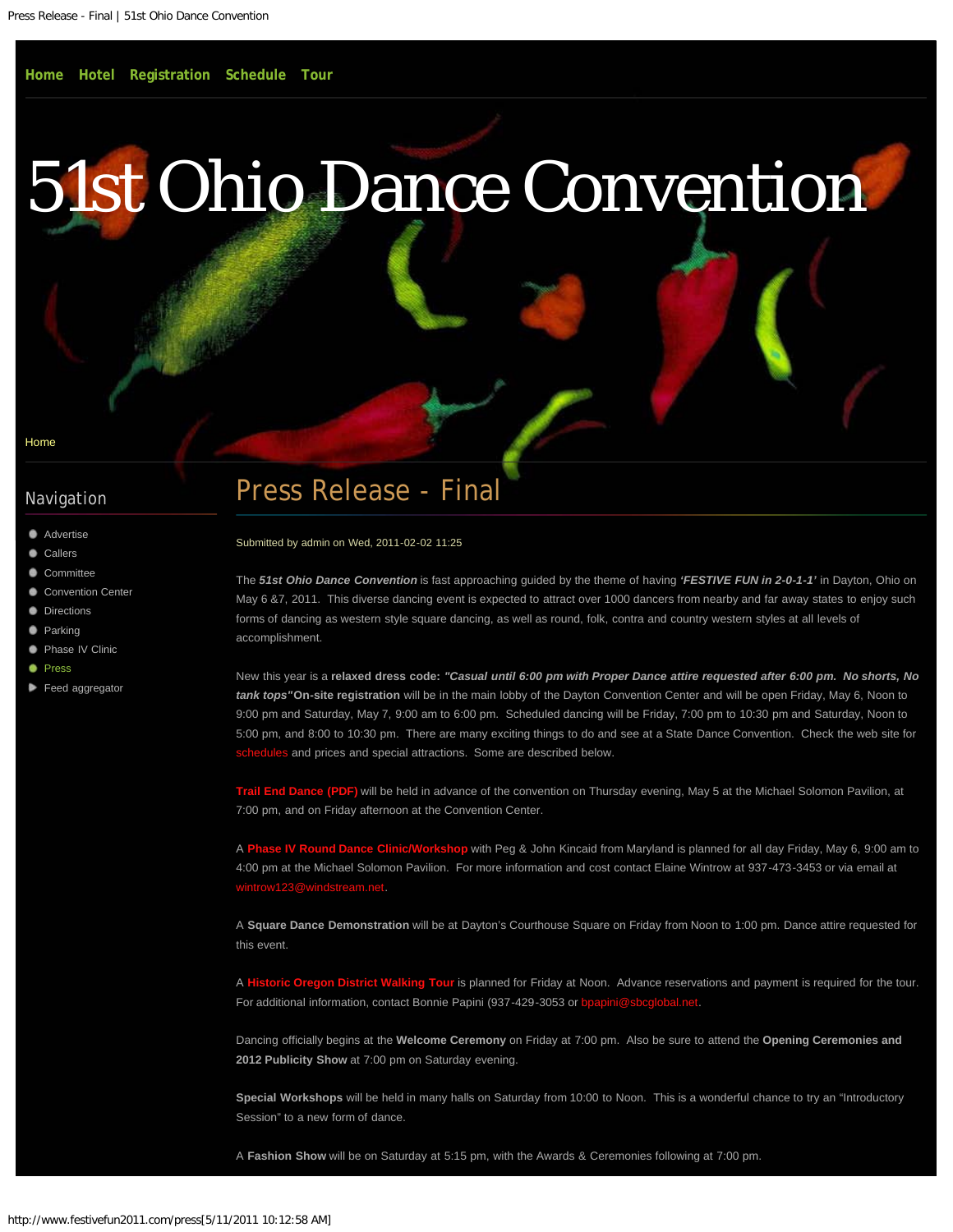

Festive Fun 2-0-1-1<br>Davton, Ohio - May 6-7, 2011 **Dayton, Ohio - May 6-7, 2011**  [Login](#page-28-0)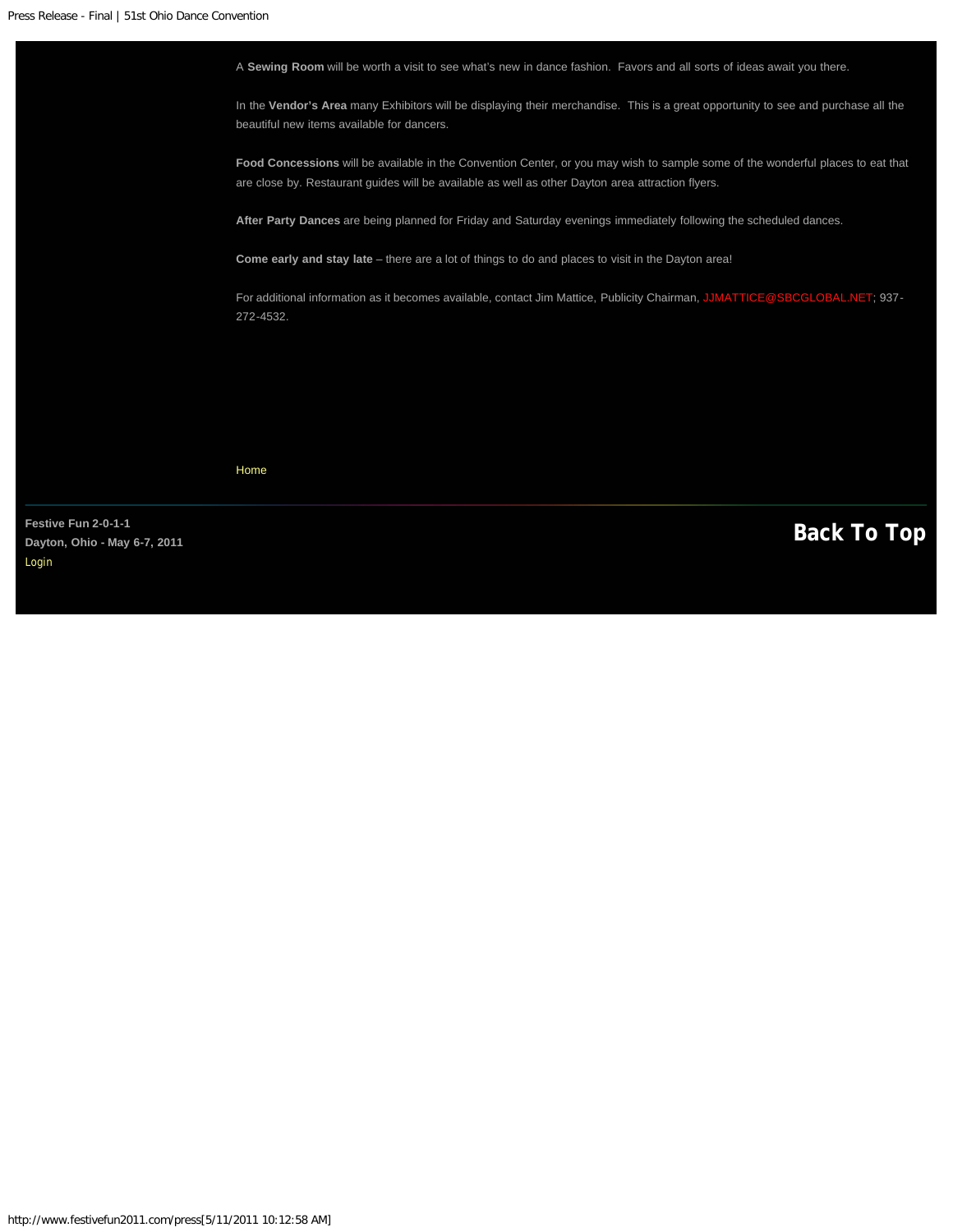# <span id="page-23-0"></span>[51st Ohio Dance Convention](#page-0-0)

#### [Home](#page-0-0)

### Navigation

- **[Advertise](#page-8-0)**
- [Callers](#page-10-0)
- [Committee](#page-12-0)
- [Convention Center](#page-14-0)
- **[Directions](#page-16-0)**
- **[Parking](#page-18-0)**
- **[Phase IV Clinic](#page-19-0)**
- **[Press](#page-21-0)**
- ▼ [Feed aggregator](#page-23-0)
- **[Sources](http://www.festivefun2011.com/aggregator/sources)**

# Feed aggregator

## **Rearch for Current and Archived Articles: - Friday Flyer**

are Dance News from Google - Thu, 2010-10-28 19:13

#### [Friday Flyer](http://news.google.com/news/url?sa=t&fd=R&usg=AFQjCNG2lOtpTmT9Oq6pm8LQ0wWbWsOo-A&url=http://www.thefridayflyer.com/FF-2010-10-29/FFS-15736.htm)

#### **h for Current and Archived Article**

#### **Friday Flyer**

The Twirlers **Square Dance** Club beginning **square dance** class is held every Wednesday from 7 to 8:15 pm in the Holiday Bay Room at the Lodge. **...**

#### **[and more](http://news.google.com/news/more?pz=1&ned=us&ncl=dgjWZXUKtMjtrfM) »**

## **[Country square dance for Alliston hospice - The Barrie Advance](http://news.google.com/news/url?sa=t&fd=R&usg=AFQjCNFCt1ggf6lEdESdhaqHQBkf5GHdew&url=http://www.simcoe.com/what)** e News from Google - Thu, 2010-10-28 15:17<br>.

#### **[Country square dance for Alliston hospice](http://news.google.com/news/url?sa=t&fd=R&usg=AFQjCNFCt1ggf6lEdESdhaqHQBkf5GHdew&url=http://www.simcoe.com/what)**

#### **The Barrie Advance**

12 the Alliston hospice is having a Country **Square Dance** and Hoedown at the Alliston Memorial Arena on Nelson Street West. Doors open at 7:30 pm. **...**

# **[Do It! — Niagara's entertainment listings - Welland Tribune](http://news.google.com/news/url?sa=t&fd=R&usg=AFQjCNE1jhetHZ4BR417cVEIjm-wAF69AA&url=http://www.wellandtribune.ca/ArticleDisplay.aspx?e%3D2821357)**

are Dance News from Google - Thu, 2010-10-28 11:42

#### **[Do It! — Niagara's entertainment listings](http://news.google.com/news/url?sa=t&fd=R&usg=AFQjCNE1jhetHZ4BR417cVEIjm-wAF69AA&url=http://www.wellandtribune.ca/ArticleDisplay.aspx?e%3D2821357)**

#### **Welland Tribune**

SWING & WHIRL **SQUARE DANCE** CLUB: 50th Anniversary celebration, Nov. 13, 7:30-10:30 pm, for all former and present members, First Grantham United Church, **...**

[Entertainment listing to Nov. 5N](http://news.google.com/news/url?sa=t&fd=R&usg=AFQjCNGwcR0TnucWzGq1ssz5lb5ZGlYJ3g&url=http://www.niagarafallsreview.ca/ArticleDisplay.aspx?e%3D2821208)iagara Falls Review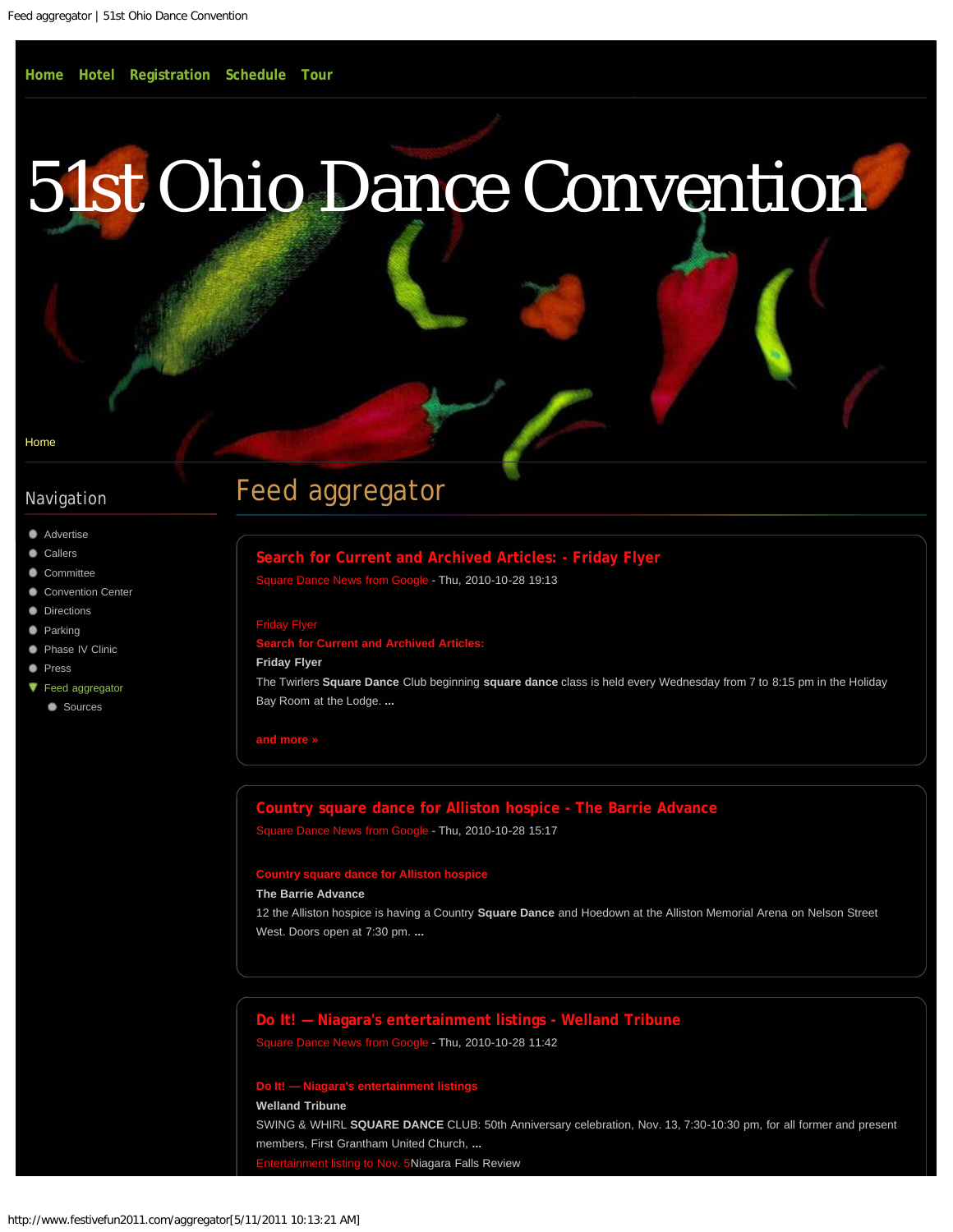#### **Welland Tribune**

**[all 5 news articles](http://news.google.com/news/more?pz=1&ned=us&ncl=dO0H-lO5WY-RI5Mskcb5ifZO-W1HM) »**

#### **[Blackpot Festival returns - The INDsider](http://news.google.com/news/url?sa=t&fd=R&usg=AFQjCNHEYW9Y7QMDiYuK4YwmboXS_WN3YQ&url=http://www.theind.com/arts-a-entertainment/86-aae/7188-blackpot-festival-returns)**

[Square Dance News from Google](http://www.festivefun2011.com/aggregator/sources/1) - Thu, 2010-10-28 11:12

## **[Blackpot Festival returns](http://news.google.com/news/url?sa=t&fd=R&usg=AFQjCNHEYW9Y7QMDiYuK4YwmboXS_WN3YQ&url=http://www.theind.com/arts-a-entertainment/86-aae/7188-blackpot-festival-returns)**

#### **The INDsider**

"We've got the usual Cajun and Zydeco dancing along with **square dancing**, freestyling and more. There's a Halloween costume contest on Saturday and an **...**

#### **[Thornbury Historical Society's Barn Dance & Country Supper - Delco News Network](http://news.google.com/news/url?sa=t&fd=R&usg=AFQjCNHNMJM7tbuFpN5fLMT6uYCMHSMuWQ&url=http://www.delconewsnetwork.com/articles/2010/10/27/garnet_valley_press/news/doc4cb49944cb675933311093.txt)**

[Square Dance News from Google](http://www.festivefun2011.com/aggregator/sources/1) - Thu, 2010-10-28 07:58

## **[Thornbury Historical Society's Barn Dance & Country Supper](http://news.google.com/news/url?sa=t&fd=R&usg=AFQjCNHNMJM7tbuFpN5fLMT6uYCMHSMuWQ&url=http://www.delconewsnetwork.com/articles/2010/10/27/garnet_valley_press/news/doc4cb49944cb675933311093.txt)**

#### **Delco News Network**

6 from 7 pm to 11 pm There will be live music and **square dancing**, complete with a caller to help those who aren't familiar with the steps. **...**

#### **[Events for Singles - Detroit Free Press](http://news.google.com/news/url?sa=t&fd=R&usg=AFQjCNFJ4R8mVzf74JCow2eeVmYo9DQf1A&url=http://www.freep.com/article/20101028/FEATURES01/10280325/1025/Features/Events-for-Singles)**

[Square Dance News from Google](http://www.festivefun2011.com/aggregator/sources/1) - Thu, 2010-10-28 03:33

#### **[Events for Singles](http://news.google.com/news/url?sa=t&fd=R&usg=AFQjCNFJ4R8mVzf74JCow2eeVmYo9DQf1A&url=http://www.freep.com/article/20101028/FEATURES01/10280325/1025/Features/Events-for-Singles)**

**Detroit Free Press**

**Square Dance** Blast. Dancing, light refreshments and mingling. 6:30-10 pm Nov. 13. YMCA of Metropolitan Detroit, 14255 Stark, Livonia. **...**

**[and more](http://news.google.com/news/more?pz=1&ned=us&ncl=dv56vp-lIH3PmgM) »**

### **[Concerts, nightlife for Oct. 29-Nov. 4 - Cape Cod Times](http://news.google.com/news/url?sa=t&fd=R&usg=AFQjCNHaGS25_mJgTadMWji5Bl_7nOGFww&url=http://www.capecodonline.com/apps/pbcs.dll/article?AID%3D/20101028/ENTERTAIN/101029759/-1/NEWSMAP)** [Square Dance News from Google](http://www.festivefun2011.com/aggregator/sources/1) - Thu, 2010-10-28 02:15

#### **[Concerts, nightlife for Oct. 29-Nov. 4](http://news.google.com/news/url?sa=t&fd=R&usg=AFQjCNHaGS25_mJgTadMWji5Bl_7nOGFww&url=http://www.capecodonline.com/apps/pbcs.dll/article?AID%3D/20101028/ENTERTAIN/101029759/-1/NEWSMAP)**

#### **Cape Cod Times**

Nau-Sets **Square Dance** Club, 7:30 pm Tuesday, Dennis Senior Center, Route 134, East Dennis. Mainstream and plus level with intermediate rounds. **...** ndar of events, Outer and Lower Cape (Oct. 29)Cape Codder

**[all 73 news articles](http://news.google.com/news/more?pz=1&ned=us&ncl=dbVXK7pG8De47aMlf8G3j1GaYnHbM) »**

# **[South Windsor Square Dance Club Dance On Nov. 12 - Hartford Courant](http://news.google.com/news/url?sa=t&fd=R&usg=AFQjCNFZk6kH4mMFn5KA3qEOS4r9mK-58Q&url=http://www.courant.com/community/hc-community-articleresults,0,5942637,results.formprofile?Query%3D37628HC)**

[Square Dance News from Google](http://www.festivefun2011.com/aggregator/sources/1) - Mon, 2010-10-25 14:12

# **[South Windsor Square Dance Club Dance On Nov. 12](http://news.google.com/news/url?sa=t&fd=R&usg=AFQjCNFZk6kH4mMFn5KA3qEOS4r9mK-58Q&url=http://www.courant.com/community/hc-community-articleresults,0,5942637,results.formprofile?Query%3D37628HC)**

**Hartford Courant**

Submitted by Allen A. Valli Jr, South Windsor **Square Dance** Club, (Publicity South Windsor **Square Dance** Club), on 2010-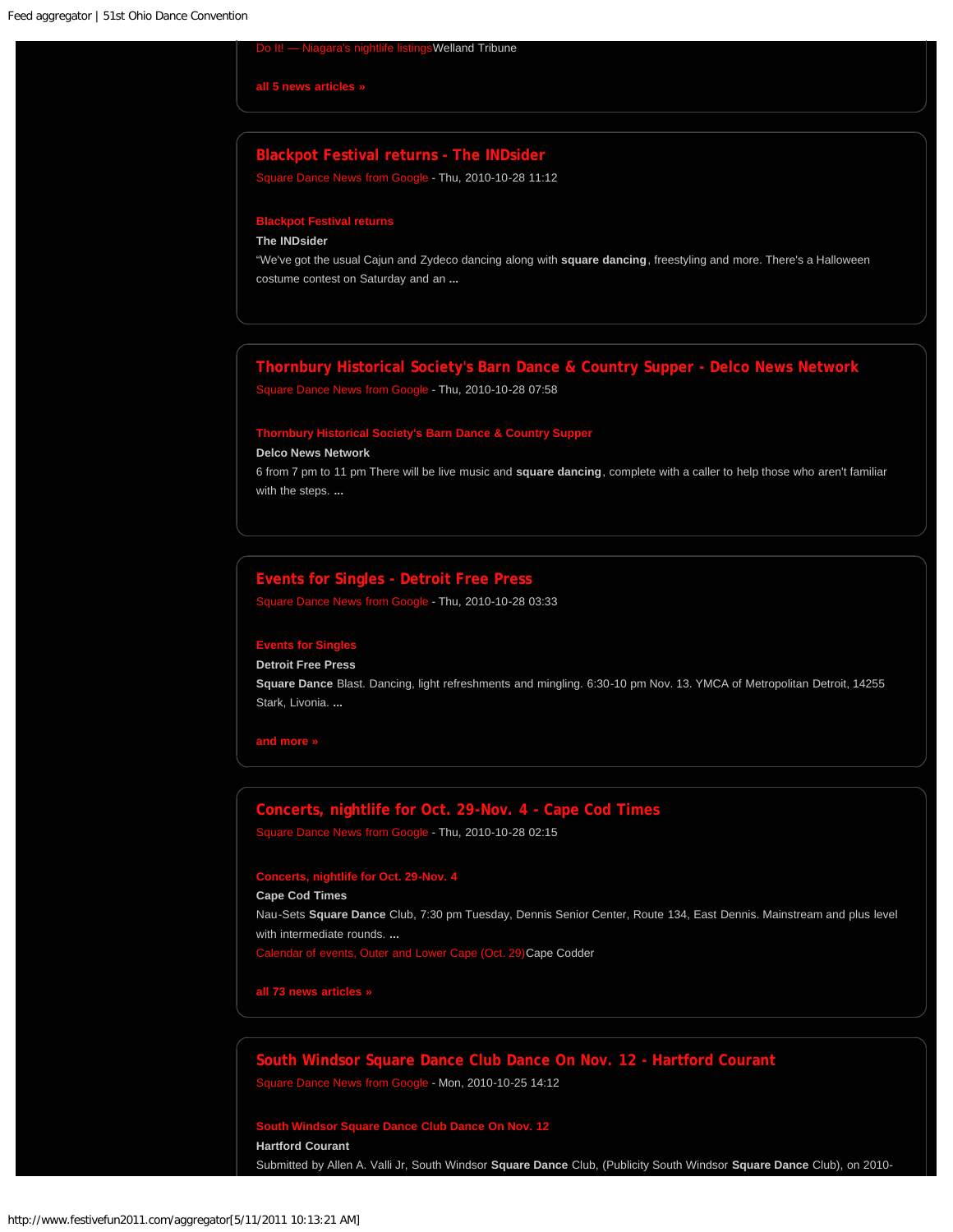[Login](#page-28-0)

<span id="page-25-0"></span>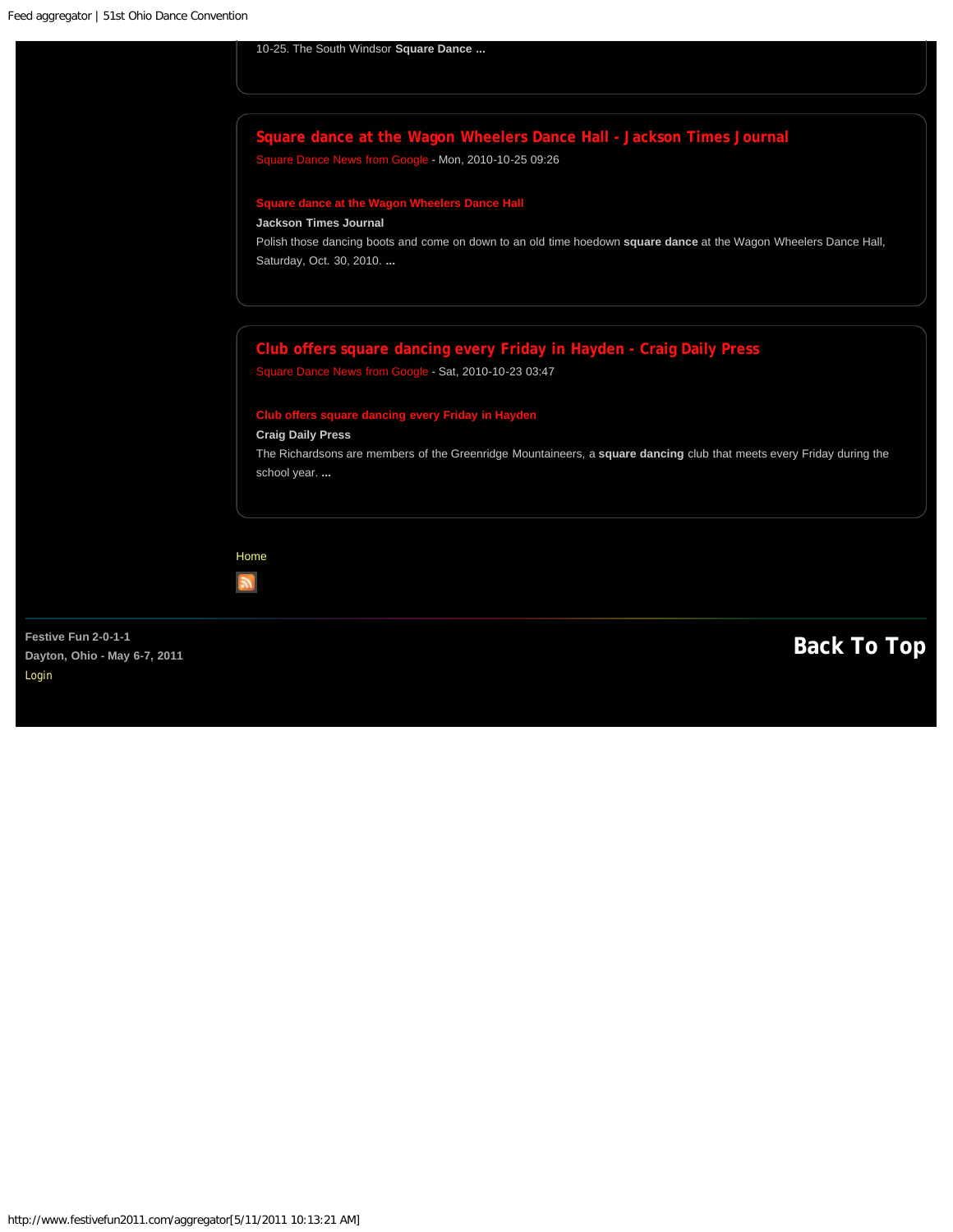#### <span id="page-26-0"></span>[Home](#page-0-0)

### Navigation

- **[Advertise](#page-8-0)**
- [Callers](#page-10-0)
- [Committee](#page-12-0)
- [Convention Center](#page-14-0)
- **[Directions](#page-16-0)**
- **[Parking](#page-18-0)**
- [Phase IV Clinic](#page-19-0) .
- **[Press](#page-21-0)**
- [Feed aggregator](#page-23-0)

# Welcome Dancers

#### **Come dance with us on May 6-7, 2011!**

We offer a full schedule of squares, rounds, folk, lines, contra, and shopping. Located at the **[Dayton Ohio Convention Center](#page-14-0)**. The Convention Hotel is Sold Out. Please follow the [Hotel Link](#page-2-0) for other options.

**There'll be a** *"Hot Time in the Ole Town Tonight"***.**

[Steve and Sharry Hayden \(email\)](mailto:steve@haydeninc.com?subject=2011%20Web%3A%20) General Chairs

937 233-7180

**Festive Fun 2-0-1-1**

Square Dancing

Round Dancing

Country Western Line Dancing

Folk & Contra Dancing

Shopping

Stay at the Crowne Plaza and **Park Free**

After Party

Badge Maker

Sewing Room

Fashion Show

Historic Dayton City Walking Tour

New Dancer Friendly

Visit the Air Force Museum while you're in Town

**Dayton, Ohio is proud to host the 51st Ohio State Dance Convention for 2011**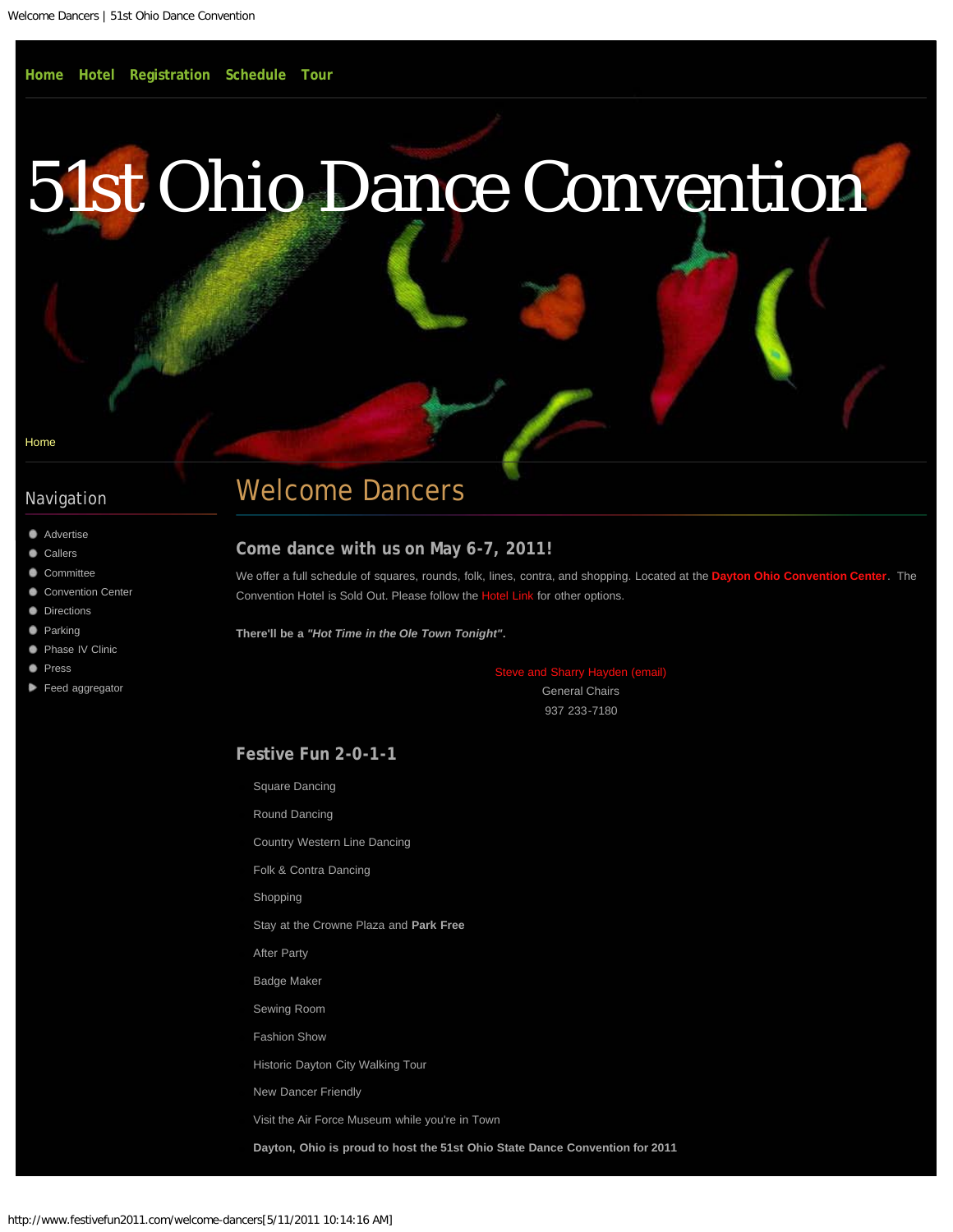|                                                              | Home |  |                    |
|--------------------------------------------------------------|------|--|--------------------|
| Festive Fun 2-0-1-1<br>Dayton, Ohio - May 6-7, 2011<br>Login |      |  | <b>Back To Top</b> |